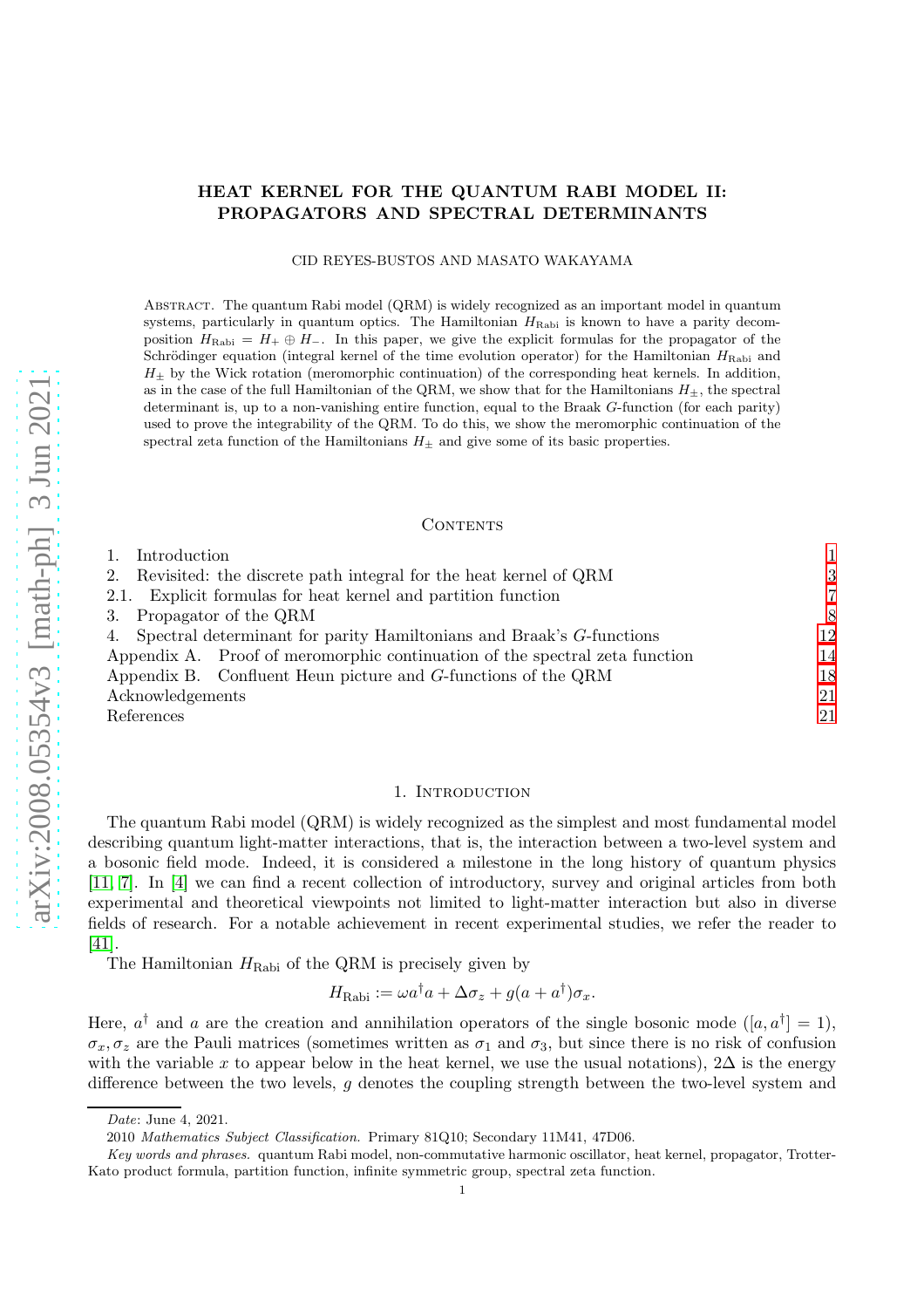the bosonic mode with frequency  $\omega$  (subsequently, we set  $\omega = 1$  without loss of generality). The Hamiltonian  $H_{\text{Rabi}}$  of the QRM has a  $\mathbb{Z}_2$ -symmetry that gives the parity decomposition

$$
H_{\text{Rabi}} = H_+ \oplus H_-.
$$

We note that the integrability of the QRM was established in [\[1\]](#page-20-5) using the  $\mathbb{Z}_2$ -symmetry.

The aim of the present paper is to provide a explicit formula for the propagator of the Schrödinger equation for the QRM and the same for the two systems defined by the parity decomposition using the explicit analytical formula of the corresponding heat kernels  $K_{\text{Rabi}}(x, y, t)$  and  $K_{\pm}(x, y, t, \Delta)$  obtained in [\[31\]](#page-21-1). The explicit formula may be used for precise computation of time evolution of quantum states without the numerical drawbacks appearing in prior methods (see e.g. [\[40\]](#page-21-2)).

We recall that the propagator is the integral kernel associated to the Schrödinger equation corresponding to  $H_{\text{Rabi}}$ . Precisely, it is a (two-by-two matrix valued) function  $U_{\text{Rabi}}(x, y, t)$  satisfying

$$
i\frac{\partial}{\partial t}U_{\text{Rabi}}(x, y, t) = -H_{\text{Rabi}}U(x, y, t) \quad \text{for all} \quad t > 0,
$$
  

$$
\lim_{t \to 0} U_{\text{Rabi}}(x, y, t) = \delta_x(y)\mathbf{I}_2 \quad \text{for} \quad x, y \in \mathbb{R}.
$$

In other words, we have the expression as a time evolution operator

$$
U_{\text{Rabi}}(x, y, t) = \langle x \, | \, e^{-itH_{\text{Rabi}}} \, | \, y \rangle (= K_{\text{Rabi}}(x, y, it)) \quad \text{for} \quad t > 0,
$$

whenever the Wick rotation, the analytic continuation of the heat kernel  $K_{\text{Rabi}}(x, y, t)$  from real to imaginary time, exists (possibly with singularities).

Let us mention works related to the computation of the propagator or heat kernel of QRM. In [\[42\]](#page-21-3) it has been given an approximated formula for the propagator using path-integral techniques. For the Spin-Boson model, and the QRM as a special case, the Feynman-Kac formula for the heat kernel was obtained in [\[9,](#page-20-6) [10\]](#page-20-7) via a Poisson point process and a Euclidean field. However, for the study of longtime behavior of the system, the use of numerical computations or approximations is inevitable (see e.g. [\[21,](#page-20-8) [6\]](#page-20-9)). Moreover, recently in [\[8\]](#page-20-10), it was shown that even approximation forms which are obtained by a perturbative approach provides can provide a significant insight. In fact, it was shown in [\[8\]](#page-20-10) that perturbative diagrammatic approach provides a direct visualization of virtual and physical photons in the physical process using the Jaynes-Cummings (the RWA of the QRM)) propagator.

Our second theme is the study of the spectral (functional) determinant, that is, the zeta regularized product of the spectrum for  $H_{\pm}$ . The spectral determinant of an operator is a function that has zeros at the eigenvalues, that is, it is the generalization of the characteristic polynomial for a finite matrix, It describes various important topological and/or number theoretical invariants (see e.g. [\[28,](#page-21-4) [27\]](#page-21-5)). In [\[16\]](#page-20-11), a significant relation was found between Braak's G-function, the power series of transcendental function used to prove the integrability of the QRM [\[1\]](#page-20-5), and the spectral zeta function of the QRM [\[35\]](#page-21-6) (the Mellin transform of the partition function). Actually, the G-function is (up to a non-vanishing function) equal to the spectral determinant of  $H_{\text{Rabi}}$ , that is, the zeta-regularized product associated to the spectral zeta function of the QRM. This result is significant because, on the one hand, the G-function is defined through the solutions of system of ordinary differential equations (which is equivalent with the confluent Heun ODE picture of the QRM) that assures the existence of the entire solutions (see Appendix [B\)](#page-17-0) and, on the other hand, the spectral determinant arises from the linear term of the Taylor expansion of the spectral zeta function at the origin. The identification of G-function and spectral determinant suggests a deeper relation between the exact solvability of a quantum interaction system and the meromorphic continuation of its spectral zeta function.

We extend this result for the case of the Hamiltonians  $H_{\pm}$  of the parity decomposition of the QRM. In order to accomplish this, we show the meromorphic continuation of the spectral zeta function of the Hamiltonians  $H_{\pm}$ . In addition, by using the explicit formula of the partition function  $Z_{\text{Rabi}}(t)$  of the QRM we obtain a contour integral representation of spectral zeta function  $\zeta_{\rm QRM}(s;\tau)$  (Theorem [4.1\)](#page-12-0). We leave the proof of the integral representation to Appendix [A.](#page-13-0) There, we also discuss certain interesting properties of the spectral zeta function that are the consequence of the contour integral expression.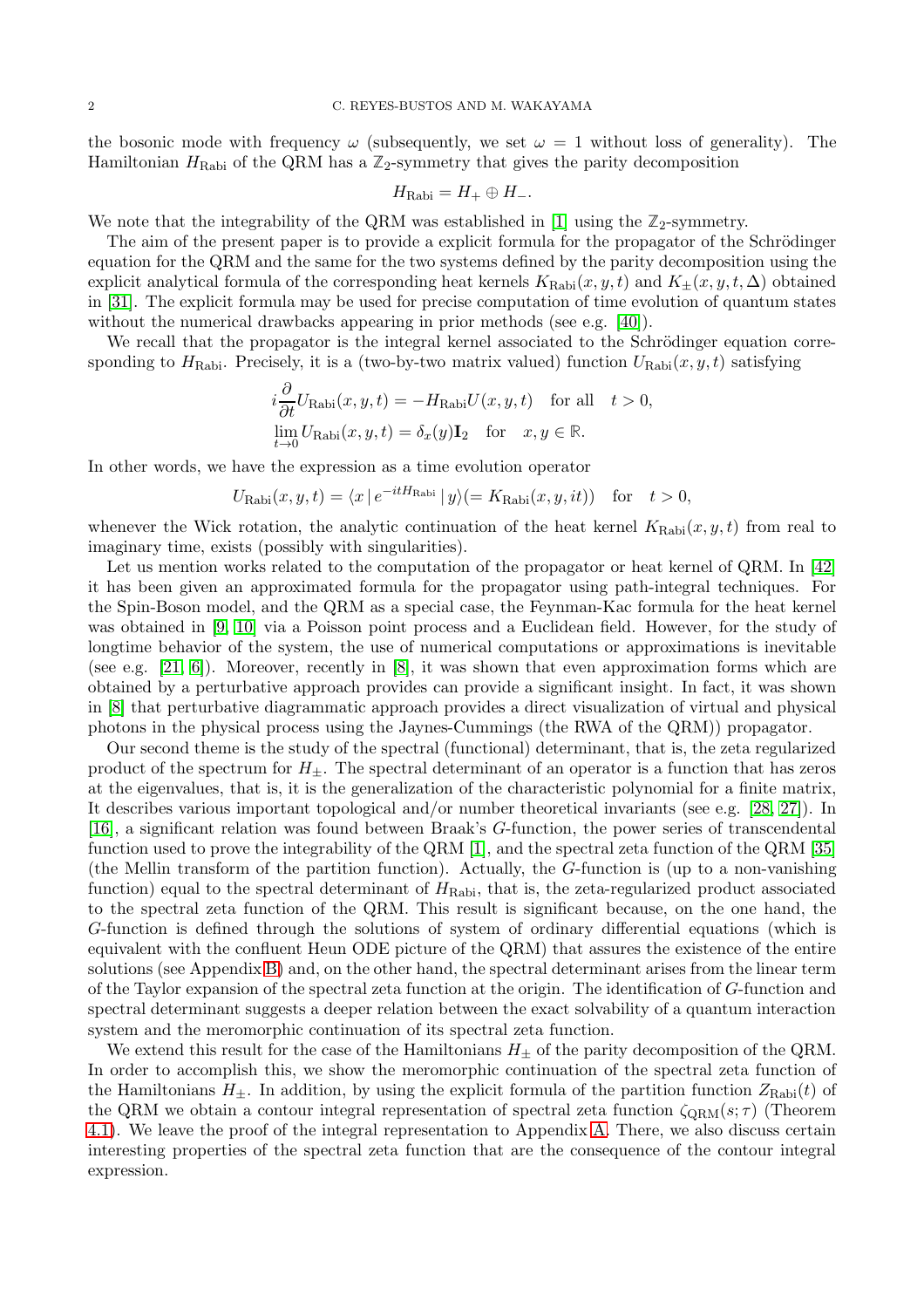The common tool behind the two results in this paper, that is, the propagator formula and the identification of the spectral determinant with the G-function, is the meromorphic continuation to the complex plane of the heat kernel and partition function allowed by precise estimates obtained from the analytical formulas obtained in [\[31\]](#page-21-1).

#### 2. Revisited: the discrete path integral for the heat kernel of QRM

<span id="page-2-0"></span>In this section we recall the formulas for the heat kernel and partition function of the QRM obtained in [\[31\]](#page-21-1). As an introduction for the reader and to complement the discussion of the aforementioned paper, we give a brief overview of the method of computation for the heat kernel which we refer here as the method of discrete paths. We also provide a new interpretation on the resulting expression of the heat kernel using representation theory.

Trotter-Kato's product formula. The Hamiltonian of the QRM is given by

$$
H_{\text{Rabi}} := a^{\dagger} a + \Delta \sigma_z + g(a + a^{\dagger}) \sigma_x,
$$

and it is easy to see that it can be written as

$$
H_{\rm Rabi} = b^{\dagger}b - g^2 + \Delta \sigma_z,
$$

where  $b = a + g\sigma_x$  and  $b^{\dagger} = a^{\dagger} + g\sigma_x$  are the annihilation and creation operators of a non-commutative version of the quantum harmonic oscillator (i.e.  $[b^{\dagger}, b] = I_2$ ).

By the Trotter-Kato product formula (see e.g.  $[5]$ ), the heat semigroup is given by

$$
e^{-tH_{\text{Rabi}}} = e^{-t(b^{\dagger}b - g^2 + \Delta\sigma_z)} = \lim_{N \to \infty} (e^{-t(b^{\dagger}b - g^2)/N}e^{-t(\Delta\sigma_z)/N})^N,
$$

with convergence in the strong operator topology, and the heat kernel  $K_{\text{Rabi}}(x, y, t)$  is obtained from this formula. In §[3,](#page-7-0) the propagator  $U_{\text{Rabi}}(x, y, t)$  is obtained from the Heat kernel by the Wick rotation  $t \to it$  from the heat kernel  $K_{\text{Rabi}}(x, y, t)$ .

The first step for the computation of the heat kernel is to obtain the explicit form of the integral kernel  $K^{(N)}(x, y, t)$  of  $(e^{-t(b^{\dagger}b-g^2)/N}e^{-t(\Delta\sigma_z)/N})^N$ . Since the kernel  $K^{(N)}(x, y, t)$  is a two-by-two matrixvalued function, we can write it in terms of scalar and a non-commutative (matrix) parts in a reasonable way. More precisely, we write

<span id="page-2-1"></span>(1) 
$$
K^{(N)}(x,y,t) = \sum_{\mathbf{s}\in\mathbb{Z}_2^N} G_N(u,\Delta,\mathbf{s}) I_N(x,y,u,\mathbf{s}),
$$

where  $G_N(u, \Delta, s)$  is a matrix-valued function and the scalars  $I_N(x, y, u, s)$  correspond to the evaluation of multivariate Gaussian integrals. The matrices appearing in the Hamiltonian  $H_{\text{Rabi}}$  give rise to the finite group  $\mathbb{Z}_2^N$  structure of equation [\(1\)](#page-2-1). An important observation is that the  $\mathbb{Z}_2^N$ -group structure can be interpreted in terms of finite paths as in Figure [1,](#page-4-0) we refer to Section 4.2 of [\[31\]](#page-21-1) for more details.

By taking the limit, we see that the components of the heat kernel are, up to Mehler's type factor inherited by the quantum harmonic oscillator, given by

<span id="page-2-2"></span>
$$
(2) \qquad \lim_{N \to \infty} \left( \frac{1 - u^{\frac{2\Delta}{N}}}{2u^{\frac{\Delta}{N}}} \right) \sum_{k \ge 3}^{N} \left( \frac{1 + u^{\frac{2\Delta}{N}}}{2u^{\frac{\Delta}{N}}} \right)^{N-k} J_{\eta}^{(k,N)}(x, y, u^{\frac{1}{N}}, g) \sum_{\mathbf{s} \in \mathbb{Z}_2^{k-3}} g_{k-1}^{(\alpha, \eta)}(u^{\frac{1}{N}}, \mathbf{s}) R_{\eta}^{(\alpha, \eta)}(u^{\frac{1}{N}}, \mathbf{s}),
$$

with  $\alpha, \eta \in \{0, 1\}$  and where we omitted some trivial terms for clarity (see equation (33) in [\[31\]](#page-21-1)). This form of the heat kernel suggests a possible evaluation as a type of Riemann integral. However, the presence of multiple changes of signs depending on  $s \in \mathbb{Z}_2^{k-3}$  and  $k \geq 3$  in the term  $g_{k-1}^{(\alpha,\eta)}$  $\lim_{k=1}^{(\alpha,\eta)} (u^{\frac{1}{N}}, \mathbf{s}) R_{\eta}^{(\alpha,\eta)}(u^{\frac{1}{N}}, \mathbf{s})$  make such an approach unfeasible.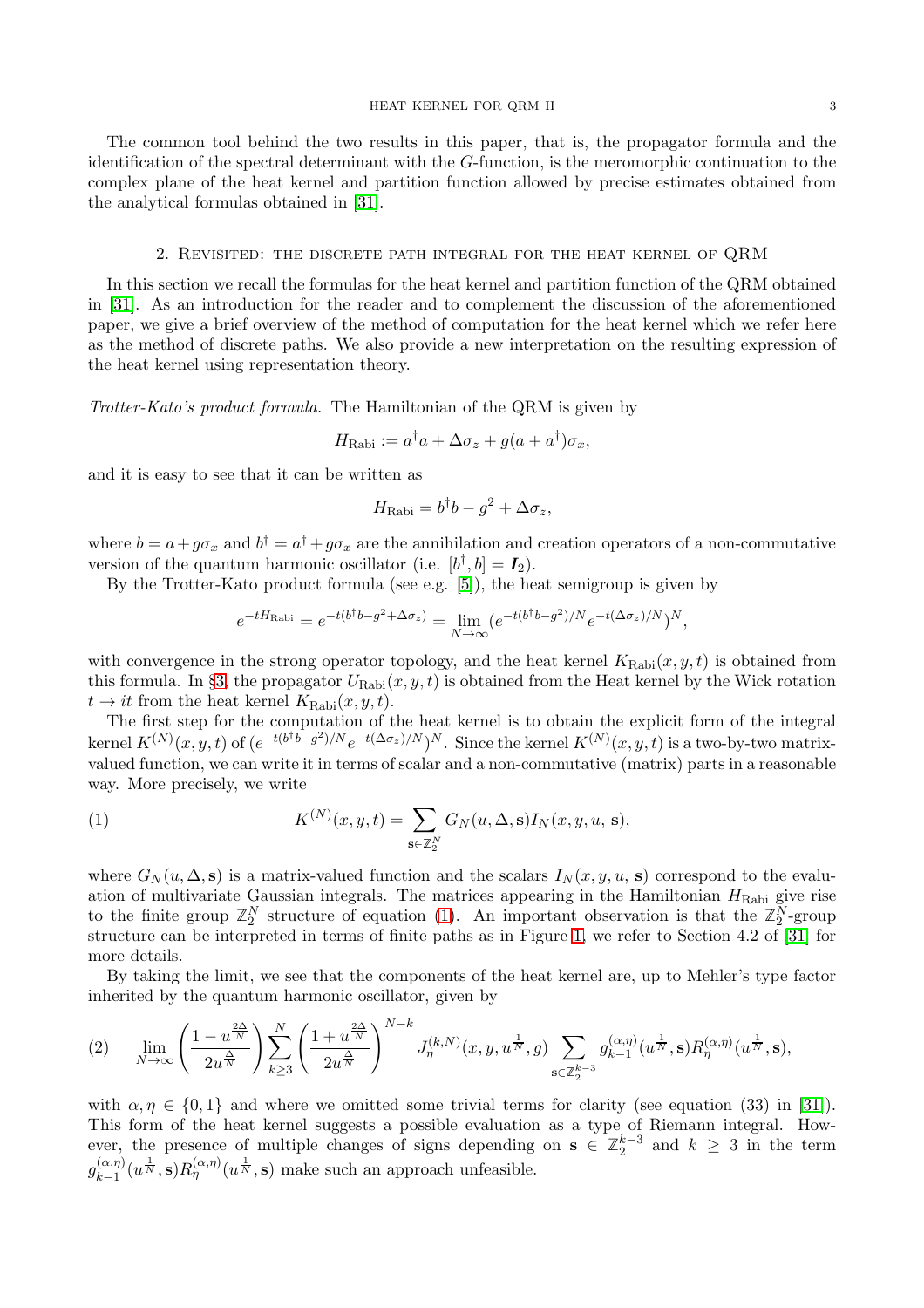Fourier transform on  $\mathbb{Z}_2^n$  ( $n \geq 0$ ). At this point the method described in [\[31\]](#page-21-1) greatly differs from the usual evaluation by path integrals. Let us denote by  $|\rho|$  the norm (or length) in  $\mathbb{Z}_2^N$ , that is,  $|\rho| = \sum \rho_i$ tisual evaluation by path integrals. Let us denote by |p| the horm (or length) in  $\mathbb{Z}_2$ , that is,  $|p| - \sum p_i$ <br>for  $\rho = (\rho_1, \rho_2, \dots, \rho_N) \in \mathbb{Z}_2^N$ . By using Fourier analysis, and more concretely Parseval's identity, o the group algebra  $\mathbb{C}[\mathbb{Z}_2^{k-3}]$ , we see that

$$
\sum_{\mathbf{s}\in\mathbb{Z}_2^{k-3}}g_{k-1}^{(\alpha,\eta)}(u^{\frac{1}{N}},\mathbf{s})R_\eta^{(\alpha,\eta)}(u^{\frac{1}{N}},\mathbf{s})=\sum_{\rho\in\mathbb{Z}_2^{k-3}}\hat{g}_{k-1}^{(\alpha,\eta)}(u^{\frac{1}{N}},\rho)\hat{R}_\eta^{(\alpha,\eta)}(u^{\frac{1}{N}},\rho).
$$

Then, by fixing  $|\rho| = \lambda \in \mathbb{Z}_{\geq 0}$ , we observe that in the right-hand side of the above equation the function  $\hat{R}_{\eta}^{(\alpha,\eta)}(u^{\frac{1}{N}},\rho)$  is given as the exponential of certain q-polynomials and that these q-polynomials do not depend on k. This process resembles the separation of a function defined on  $\mathbb{R}^n$  into radial and nonradial parts. We remark, however, that the function  $\hat{R}_{\eta}^{(\alpha,\eta)}(u^{\frac{1}{N}},\rho)$  is not radial, it is only determined (as a q-polynomial) by | $\rho$ . In fact, it turns out that it actually determined by the  $\mathfrak{S}_{\infty}$  orbit of  $\rho$  for certain action on  $\mathbb{Z}_2^{\infty}$ .

 $\mathfrak{S}_{\infty}$ -action on  $\mathbb{Z}_2^{\infty}$  (Geometric). The infinite sum in the limit appearing in the heat kernel is identified with the inductive limit

$$
\mathbb{Z}_2^{\infty} = \varinjlim_n \mathbb{Z}_2^n,
$$

where, for  $i \leq j$ , the injective homomorphisms  $f_{ij} : \mathbb{Z}_2^i \to \mathbb{Z}_2^j$  $2<sub>2</sub>$  are given by

$$
f_{ij}(\rho)=(\rho_1,\rho_2,\cdots,\rho_i,0,\cdots,0)\in\mathbb{Z}_2^j
$$

for  $\rho = (\rho_1, \rho_2, \dots, \rho_i) \in \mathbb{Z}_2^i$ , that is, the natural group embeddings. As usual, we consider the inductive limit  $\mathbb{Z}_2^{\infty}$  to be equipped with the discrete topology.

Let us also consider the infinite symmetric group  $\mathfrak{S}_{\infty}$  obtained by the inductive limit of the finite symmetric groups  $\mathfrak{S}_n$  where the inductive homomorphisms are also given by the natural group embeddings. Then  $\mathfrak{S}_{\infty}$  acts naturally on  $\mathbb{Z}_2^{\infty}$  and the orbits are given by

$$
\mathcal{O}_{\lambda} := \{ \sigma \in \mathbb{Z}_{2}^{\infty} : |\sigma| = \lambda \}
$$

for  $\lambda \geq 0$  and where the function  $|\cdot|$  is induced by the norms on each group  $\mathbb{Z}_2^n$   $(n \geq 0)$ . Equivalently, we have  $\mathcal{O}_{\lambda} = \mathfrak{S}_{\infty} \sigma$ , for  $\sigma \in \mathbb{Z}_2^{\infty}$  with  $|\sigma| = \lambda$  for  $\lambda \in \mathbb{Z}_{\geq 0}$ .

In other words,  $|\cdot|$  is an orbit invariant for the action and we get an orbit decomposition of  $\mathbb{Z}_2^{\infty}$  by

$$
\mathbb{Z}_2^{\infty} = \bigcup_{n=0}^{\infty} \mathfrak{S}_{\infty}.[\underbrace{1,1,\cdots,1}_{n}] \xleftarrow{\text{labeled by } |\cdot|} \mathbb{Z}_{\geq 0},
$$

where

$$
[\underbrace{1,1,\cdots,1}_{n}]:=(\underbrace{1,1,\cdots,1}_{n},0,0,\cdots)\in\mathbb{Z}_{2}^{\infty}
$$

is the image of  $(1, 1, \dots, 1) \in \mathbb{Z}_2^n$  $(1, 1, \dots, 1) \in \mathbb{Z}_2^n$  $(1, 1, \dots, 1) \in \mathbb{Z}_2^n$  in  $\mathbb{Z}_2^{\infty}$ . In Figure 1 we give an example of an element in  $\mathbb{Z}_2^{\infty}$  and its corresponding canonical coset representative. We note that for the orbit  $\mathcal{O}_{\lambda}$ , the value  $\lambda$  of the invariant coincides with the length of the canonical element  $(1, 1, \dots, 1) \in \mathbb{Z}_2^{\lambda}$  described above.

<span id="page-3-0"></span>Thus, using this idea, we rearrange the limit for the main body of heat kernel in the following way

(3) 
$$
\sum_{\lambda=0}^{\infty} \lim_{N \to \infty} \left( \frac{1 - u^{\frac{2\Delta}{N}}}{2u^{\frac{\Delta}{N}}} \right) \sum_{k \ge \lambda}^{N} \left( \frac{1 + u^{\frac{2\Delta}{N}}}{2u^{\frac{\Delta}{N}}} \right)^{N-k} h_{\eta}^{(k,N)}(x, y, u^{\frac{1}{N}}, g) \int_{\mathcal{O}_{\lambda}^{k}} f_{k-1}^{(\alpha, \eta)}(u^{\frac{1}{N}}, \mu) d\mu_{\lambda},
$$

for certain functions  $h_{\eta}^{(k,N)}(x,y,u^{\frac{1}{N}},g)$  and  $f_{k-1}^{(\alpha,\eta)}$  $\sum_{k=1}^{N(\alpha,\eta)} (u^{\frac{1}{N}}, \mu) d\mu_{\lambda}$  and where the innermost integral is the orbital integral of the action and  $\mathcal{O}_{\lambda}^k := \mathcal{O}_{\lambda} \cap \mathbb{Z}_2^k$  (here,  $\mathbb{Z}_2^k$  is regarded as a subgroup of  $\mathbb{Z}_2^{\infty}$ ). Let us describe the orbital integral. First, notice that when we fix  $|\rho| = \lambda$ , the elements of  $\mathcal{O}_{\lambda}^{k}$  are determined by the position of the ones, in other words there is a bijection

$$
\left\{\rho\in\mathbb{Z}_2^k\,:\,|\rho|=\lambda\right\}\longleftrightarrow\left\{(j_1,j_2,\cdots,j_\lambda)\in\mathbb{Z}_{\geq1}^\lambda\,;\,j_1
$$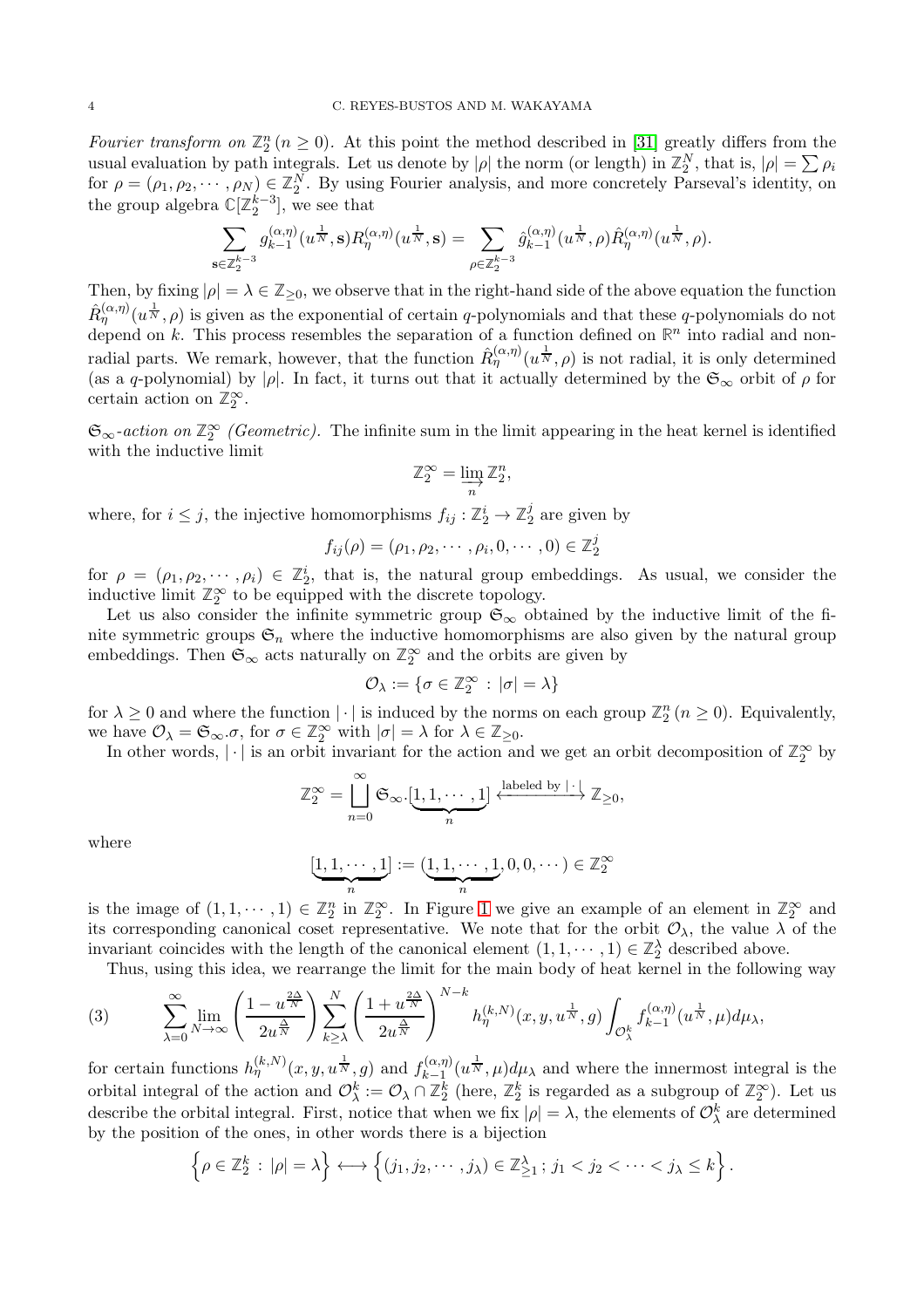<span id="page-4-0"></span>

FIGURE 1. A path in  $\mathbb{Z}_2^9 \subset \mathbb{Z}_2^{\infty}$  (above) and the corresponding canonical  $\mathfrak{S}_{\infty}$ -orbit representative in  $\mathbb{Z}_2^{\infty}$  (below) of the orbit  $\mathcal{O}_6$ .

For instance, if we write  $\frac{j}{N}$  to indicate the presence of a 1 in the j-th position of a given  $\rho \in \mathbb{Z}_2^N$ , the elements of  $\mathcal{O}_\lambda^N$  are given by

$$
\left(\frac{1}{N}, \frac{2}{N}, \cdots, \frac{\lambda}{N}\right), \left(\frac{1}{N}, \frac{3}{N}, \frac{4}{N}, \cdots, \frac{\lambda+1}{N}\right), \left(\frac{1}{N}, \frac{2}{N}, \frac{4}{N}, \cdots, \frac{\lambda+1}{N}\right), \cdots, \left(\frac{N-\lambda}{N}, \frac{N-\lambda+1}{N}, \cdots, \frac{N}{N}\right)
$$

for  $\lambda \ll N$ . The orbit integral is then realized by a sum

$$
\int_{\mathcal{O}_{\lambda}^k} f_{k-1}^{(\alpha,\eta)}(u^{\frac{1}{N}},\mu) d\mu_{\lambda} = \sum_{1 \leq j_1 < j_2 < \cdots < j_{\lambda} \leq k} f_{k-1}^{(\alpha,\eta)}(u^{\frac{1}{N}},j),
$$

and moreover, the sum in the right hand side is identified, up to certain terms of bounded order, by an integral on the λ-simplex by the usual procedure using the Riemann-Stieljes integration

<span id="page-4-1"></span>(4) 
$$
\sum_{1 \leq j_1 < j_2 < \cdots < j_\lambda \leq k} f_{k-1}^{(\alpha,\eta)}(u^{\frac{1}{N}}, \mathbf{j}) = \int_0^k \int_0^{z_\lambda} \cdots \int_0^{z_2} f_{k-1}^{(\alpha,\eta)}(u^{\frac{1}{N}}, z) dz + O(k^{\lambda-1}).
$$

Finally, by using an appropriate change of variables, we are able to evaluate the limit in equation [\(3\)](#page-3-0) as a Riemann sum, thus obtaining the explicit formula for the heat kernel. The lower order terms in [\(4\)](#page-4-1) vanish at the limit appearing in the heat kernel.

To summarize, in place of Feynman or Feynman-Kac path integrals, in this method we consider only the "discrete paths" in the inductive limit  $\mathbb{Z}_2^{\infty}$ . In fact, the heat kernel  $K_{\text{Rabi}}(x, y, t)$  can be expressed as the summation over the orbit of the infinite symmetric group  $\mathfrak{S}_{\infty}$  on  $\mathbb{Z}_2^{\infty}$  by the decomposition described above. We would like to emphasize the role of the harmonic analysis on the inductive family of groups  $\{\mathbb{Z}_2^n\}_{n\geq 0}$ . Concretely, it allows us to transform the (infinitely many) changes of sign in the limit [\(2\)](#page-2-2) into an expression that is evaluated into a series of the form

$$
\sum_{\lambda \geq 0} (t\Delta)^{2\lambda} \int_{(\mathfrak{S}_{\infty}, [1,1,\cdots,1])/\mathfrak{S}_{\lambda}} \exp\left(\text{hyperbolic functions of } t, \mu_{\lambda}\right) d\mu_{\lambda},
$$

where the orbital integral over  $(\mathfrak{S}_{\infty}, [1, 1, \cdots, 1])/\mathfrak{S}_{\lambda}$  is realized as an integral over the  $\lambda$ -th simplex.

 $\mathfrak{S}_{\infty}$ -module decomposition for  $\mathbb{Z}_2^{\infty}$  (Algebraic). In the foregoing discussion, we described geometrically the discrete path integral based on the group  $\mathbb{Z}_2^{\infty}$ . However, since the computation is effectively done in the dual space, that is, the space of its Fourier image, which is also identified by  $\mathbb{Z}_2^{\infty}$ , it would be natural to understand this discrete path integral in the framework of the representation theory of the infinite symmetric group  $\mathfrak{S}_{\infty}$  (see e.g. [\[26,](#page-20-13) [37\]](#page-21-7)).

Actually, the representative  $[1, 1, \ldots, 1]$  in  $\mathbb{Z}_2^{\infty}$  can be regarded as the partition  $\Pi_{\lambda} = (\lambda, \infty)$  of N. Then the corresponding Young subgroup  $\mathfrak{S}_{\Pi_{\lambda}}$  of  $\mathfrak{S}_{\infty}$  is given by  $\mathfrak{S}_{\Pi_{\lambda}} = \tilde{\mathfrak{S}}_{\lambda} \times \tilde{\mathfrak{S}}_{\infty}$ , where  $\tilde{\mathfrak{S}}_{\lambda}$  is isomorphic to  $\mathfrak{S}_{\lambda}$  in  $\mathfrak{S}_{\infty}$ , that is, its tail is infinite identity permutation. Also  $\mathfrak{S}_{\infty}$  is isomorphic to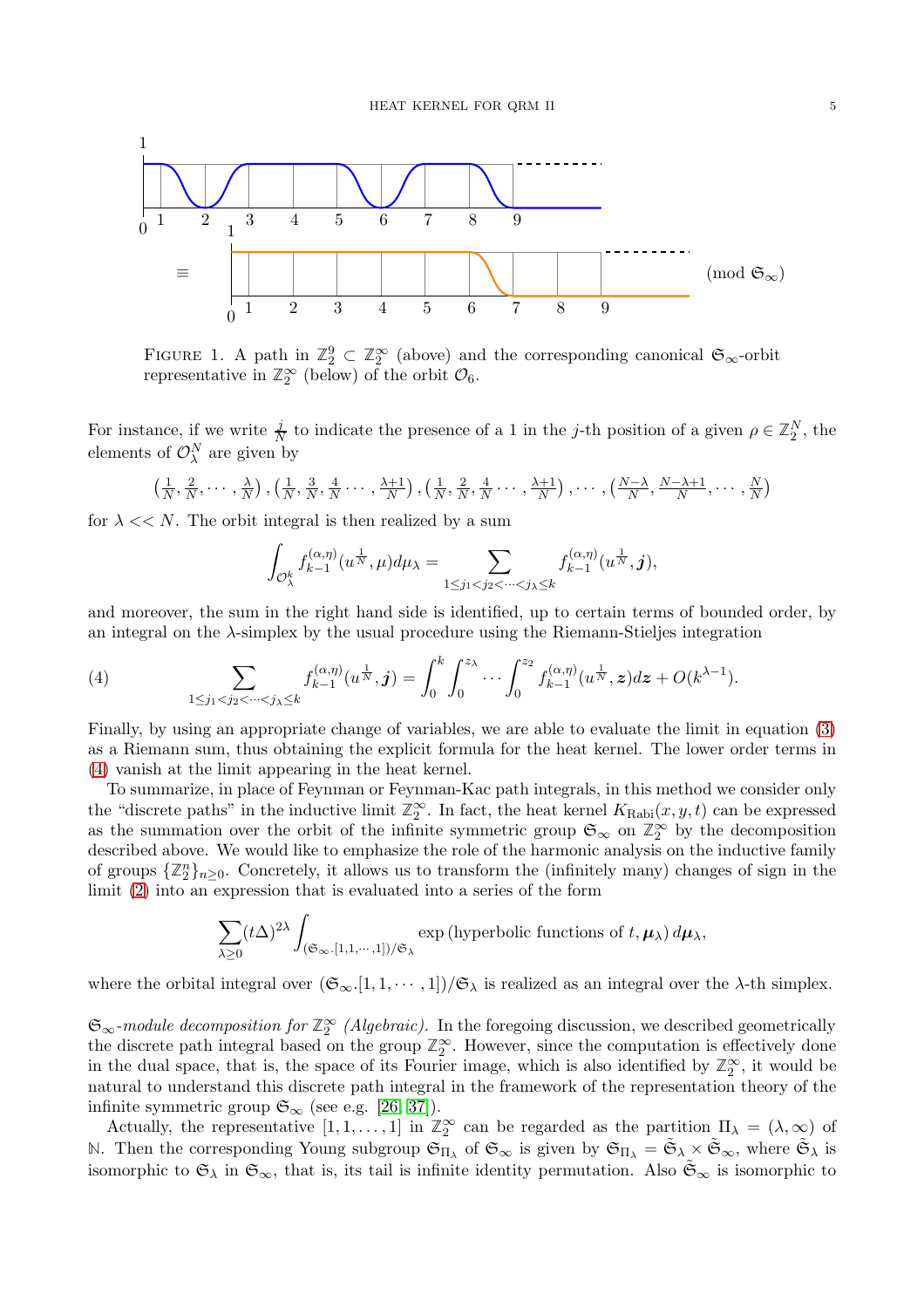$\mathfrak{S}_{\infty}$  by the first  $\lambda$  component is the trivial permutation. Notice that the pair of Young diagrams

 · · · | {z } λ , · · · | {z } ∞ 

correspond to the trivial representation of  $\mathfrak{S}_{\Pi_{\lambda}}$ . Then the representation  $\text{Ind}_{\mathfrak{S}_{\Pi_{\lambda}}}^{\mathfrak{S}_{\infty}}$  1 induced from the identity representation of  $\mathfrak{S}_{\Pi_{\lambda}}$  is irreducible (the most simple example of the type I representation in [\[37\]](#page-21-7)) and as a  $\mathfrak{S}_{\infty}$ -module

$$
\mathfrak{S}_{\infty} \widehat{\phantom{\alpha}}^{\!\vartriangle}\mathbb{Z}_2^{\infty} = \oplus_{\lambda=0}^{\infty} \mathrm{Ind}_{\mathfrak{S}_{\Pi_{\lambda}}}^{\mathfrak{S}_{\infty}} 1.
$$

This decomposition gives another interpretation of the expression for the heat kernel. Therefore, one of the ways to explore the relation between the discrete path integral and the Feynman path integral is to study the asymptotic combinatorics as developed in e.g. [\[12\]](#page-20-14).

Remark 2.1. In the setting of discrete paths, we expect the existence of an equivalence relation  $\sim$  of (continuous) paths such that

<span id="page-5-1"></span>,

(5) 
$$
\left\{\text{paths}\right\}/\sim = \mathbb{Z}_2^{\infty}
$$

in a way that the path integral can be identified with the "discrete path integral". The existence of the equivalence relation ∼ is highly non-trivial since, as it is well-known, the set of paths {paths} is uncountable and, in general, there is no known way to associate a reasonable measure to the path integral, while the set of discrete (countably many) paths  $\mathbb{Z}_2^{\infty}$  has a well behaved topology induced from the point measure in each group  $\mathbb{Z}_2^n$ . Thus, further understanding of the conjectural relation ∼ may be of importance for the mathematical formalization of the path integral for a certain class of quantum systems. In addition, the derivation of the discrete path integral, that is, the explicit formula of the heat kernel, from the concrete Feynman-Kac formula for the QRM (obtained for the QRM in [\[9\]](#page-20-6)) may also be an interesting problem. In Figure [2](#page-5-0) we give a schematic picture of this discussion.

<span id="page-5-0"></span>

Figure 2. Schematic picture of computation of the heat kernel for the QRM

We remark that since the  $\mathbb{Z}_2^{\infty}$ -group structure is inherent to the Hamiltonian  $H_{\text{Rabi}}$ , the conjectural equivalence [\(5\)](#page-5-1) may be determined only up to the given quantum system. It is difficult to expect a unique relation of the type [\(5\)](#page-5-1) for path integrals in general.

Remark 2.2. The  $\mathbb{Z}_2^{\infty}$  group structure appearing in the computation of the heat kernel is unrelated to the  $\mathbb{Z}_2$ -parity of the QRM. In fact, it is not difficult to note that a similar  $\mathbb{Z}_2^{\infty}$  structure also appears in the case of the asymmetric quantum Rabi model

$$
H_{\text{Rabi}}^{\varepsilon} := a^{\dagger} a + \Delta \sigma_z + g(a + a^{\dagger}) \sigma_x + \varepsilon \sigma_x,
$$

even thought a  $\mathbb{Z}_2$ -parity is known only for the case  $\varepsilon = 0$  (QRM case).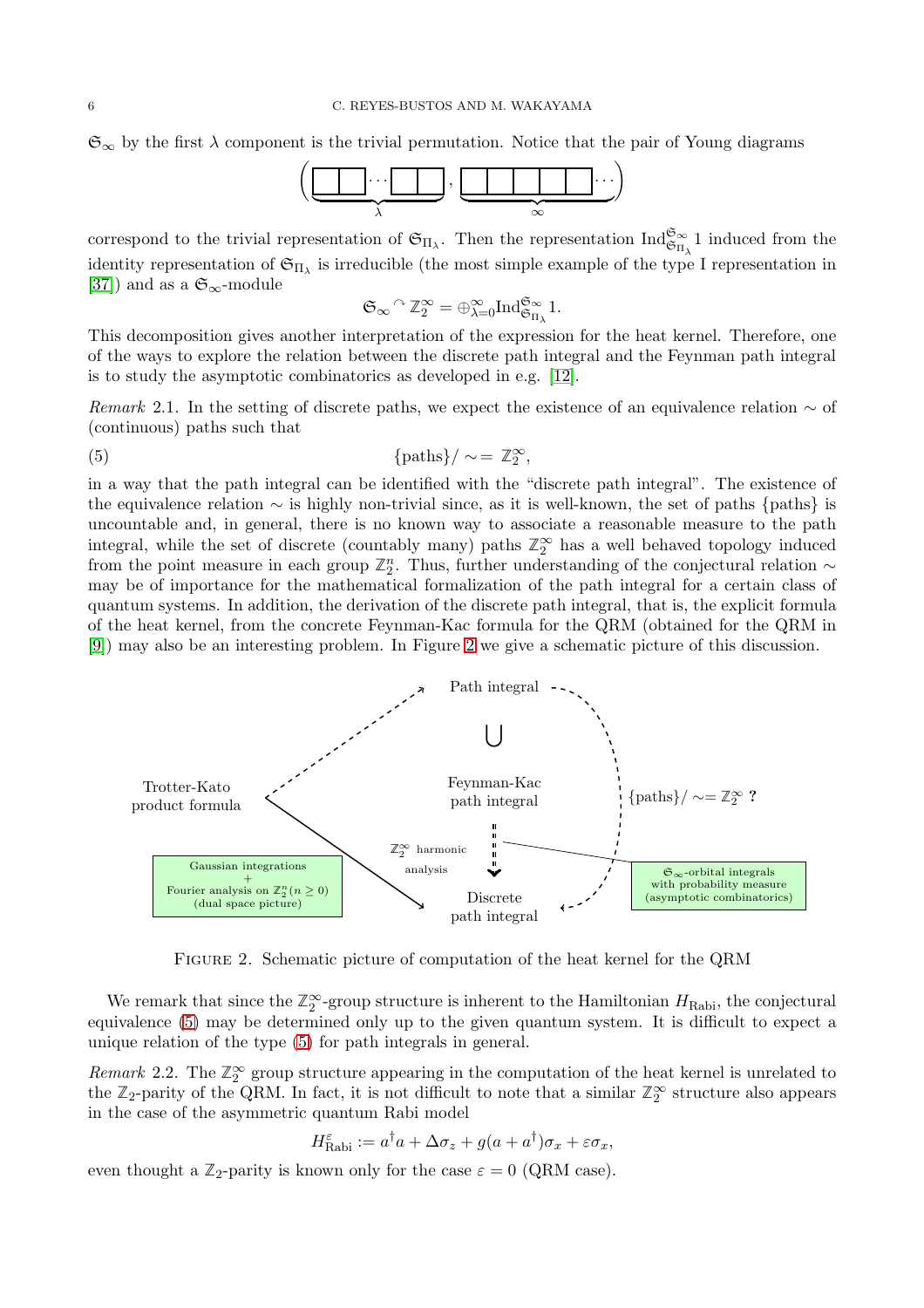# <span id="page-6-0"></span>2.1. Explicit formulas for heat kernel and partition function.

Heat kernel. In the expressions for the heat kernel and the partition function, the integral over the  $\lambda$ -th simplex for  $\lambda = 0$  is used with the meaning

$$
\int\limits_{0\leq\mu_1\leq\cdots\leq\mu_\lambda\leq 1}f(x)d\mu_0=f(x),
$$

for any function  $f(x)$ .

**Theorem 2.1** (Thm 4.2 of [\[31\]](#page-21-1)). The heat kernel  $K_{Rabi}(x, y, t)$  of the QRM is given by the uniformly convergent series

$$
K_{Rabi}(x, y, t) = K_0(x, y, g, t) \left[ \sum_{\lambda=0}^{\infty} (t\Delta)^{\lambda} e^{-2g^2(\coth(\frac{t}{2}))^{(-1)^{\lambda}}}\right]
$$
  
 
$$
\times \int \cdots \int_{0 \leq \mu_1 \leq \cdots \leq \mu_{\lambda} \leq 1} e^{4g^2 \frac{\cosh(t(1-\mu_{\lambda}))}{\sinh(t)} (\frac{1+(-1)^{\lambda}}{2}) + \xi_{\lambda}(\mu_{\lambda}, t)} \left[ (-1)^{\lambda} \cosh(-1)^{\lambda+1} \sinh \right] (\theta_{\lambda}(x, y, \mu_{\lambda}, t)) d\mu_{\lambda} \right],
$$

with  $\mu_0 := 0$  and  $\mu_\lambda = (\mu_1, \mu_2, \cdots, \mu_\lambda)$  and  $d\mu_\lambda = d\mu_1 d\mu_2 \cdots d\mu_\lambda$  for  $\lambda \geq 1$ . Here,  $K_0(x, y, g, t)$  is given by

$$
K_0(x, y, g, t) := \frac{e^{t(g^2 + \frac{1}{2})}}{\sqrt{2\pi \sinh(t)}} \exp\left(-\frac{(x^2 + y^2)\cosh(t) - 2xy}{2\sinh(t)}\right)
$$

and the functions  $\theta_{\lambda}(x, y, \mu_{\lambda}, t)$  and  $\xi_{\lambda}(\mu_{\lambda}, t)$  are given by

$$
\theta_{\lambda}(x, y, \mu_{\lambda}, t) := \frac{2\sqrt{2}g}{\sinh(t)} (x \cosh(t) - y) \left( \frac{1 - (-1)^{\lambda}}{2} \right) - \sqrt{2}g(x - y) \coth(\frac{t}{2}) \n+ \frac{2\sqrt{2}g(-1)^{\lambda}}{\sinh(t)} \sum_{\gamma=0}^{\lambda} (-1)^{\gamma} \left[ x \cosh(t(1 - \mu_{\gamma})) - y \cosh(t\mu_{\gamma}) \right] \n\xi_{\lambda}(\mu_{\lambda}, t) := - \frac{8g^{2}}{\sinh(t)} \left( \sinh(\frac{1}{2}t(1 - \mu_{\lambda})) \right)^{2} (-1)^{\lambda} \sum_{\gamma=0}^{\lambda} (-1)^{\gamma} \cosh(t\mu_{\gamma}) \n- \frac{4g^{2}}{\sinh(t)} \sum_{\substack{0 \le \alpha < \beta \le \lambda - 1 \\ \beta - \alpha \equiv 1 \pmod{2}}} (\cosh(t(\mu_{\beta + 1} - 1) - \cosh(t(\mu_{\beta} - 1))) \n\times (\cosh(t\mu_{\alpha}) - \cosh(t\mu_{\alpha + 1})),
$$

where we use the convention  $\mu_0 = 0$  whenever it appears in the formulas above.

As mentioned in the Introduction, the Hamiltonian of the QRM has a parity decomposition  $H_{\text{Rabi}} =$  $H_+ \oplus H_-.$  The formula for the heat kernel  $K_{\pm}$  of  $H_{\pm}$  can be obtained directly from the analytical formula of heat kernel of the QRM, this is the method used in [\[31\]](#page-21-1). A direct computation of the heat kernel for the Hamiltonians  $H_{+}$  is also possible by using the method described in §[2](#page-2-0) but appears to be more complicated. A brief overview of the decomposition in the Bargmann space and G-functions for the QRM can be found in Appendix [B.](#page-17-0)

**Theorem 2.2** (Thm 4.4 of [\[31\]](#page-21-1)). The heat kernel  $K_{\pm}(x, y, t, \Delta)$  of  $H_{\pm} = H_{\text{Rabi}}|_{\mathcal{H}_{\pm}}$  is given by

$$
K_{\pm}(x,y,t,\Delta)=K_0(x,y,g,t)\sum_{\lambda=0}^{\infty}(t\Delta)^{2\lambda}\Phi_{2\lambda}^-(x,y,t)\mp\tilde{K}_0(x,-y,g,t)\sum_{\lambda=0}^{\infty}(t\Delta)^{2\lambda+1}\Phi_{2\lambda+1}^+(x,-y,t),
$$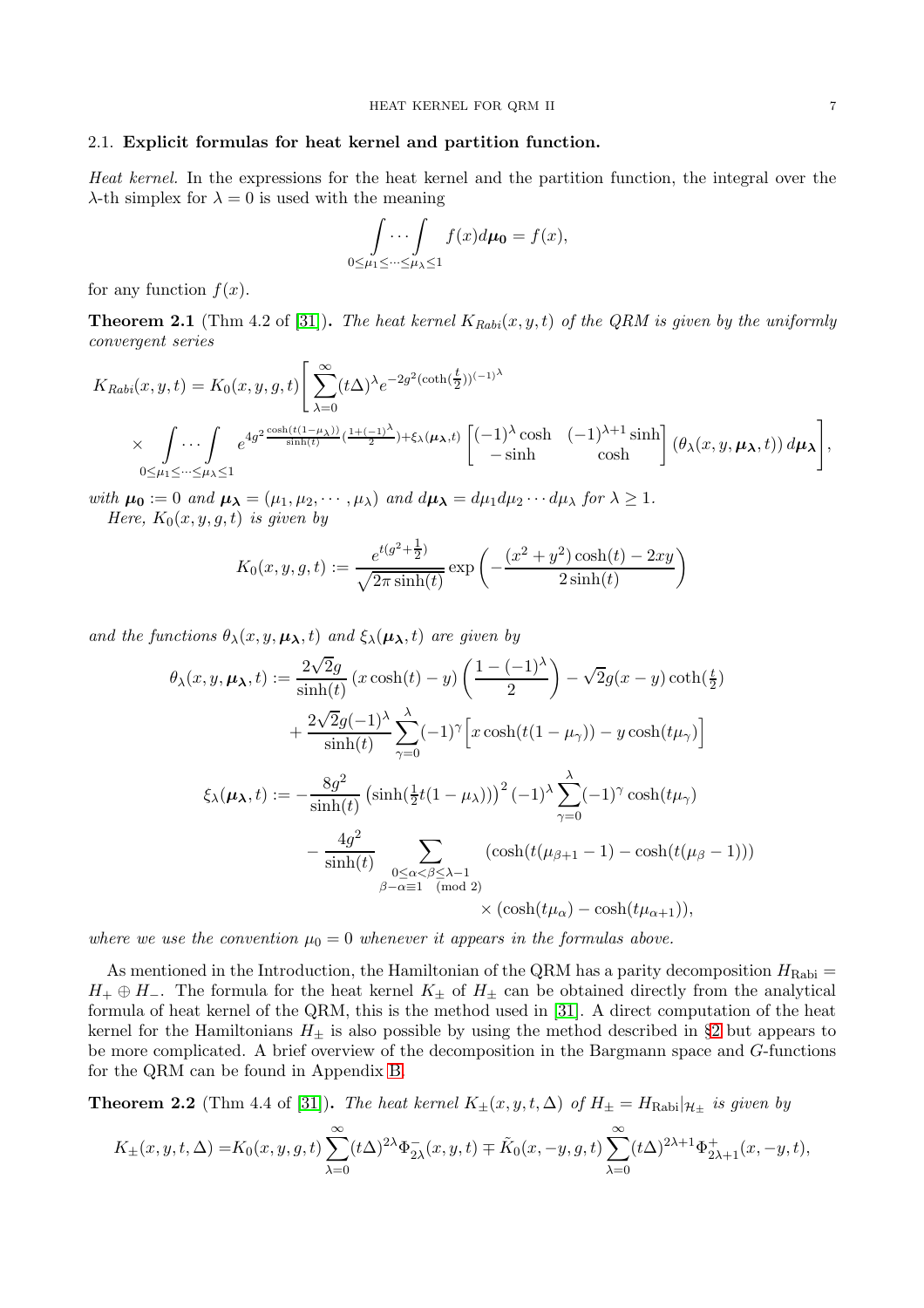where for  $\lambda \geq 1$ , the function  $\Phi_{\lambda}^{\pm}(x, y, t)$  is given by

$$
\Phi^{\pm}_{\lambda}(x,y,t) := e^{-2g^2(\coth(\frac{t}{2}))^{(-1)^{\lambda}}} \int \cdots \int e^{4g^2 \frac{\cosh(t(1-\mu_{\lambda}))}{\sinh(t)}(\frac{1+(-1)^{\lambda}}{2}) + \xi_{\lambda}(\mu_{\lambda},t) \pm \theta_n(x,y,\mu_{\lambda},t)} d\mu_{\mathbf{n}}
$$

and

$$
\Phi_0^{\pm}(x, y, t) := e^{-2g^2 \tanh\left(\frac{t}{2}\right) \pm \sqrt{2}g(x+y) \tanh\left(\frac{t}{2}\right)}.
$$

It is not difficult to verify that in fact, we have

$$
K_{\text{Rabi}}(x, y, t, \Delta) = K_{+}(x, y, t, \Delta) \oplus K_{-}(x, y, t, \Delta).
$$

Partition function. The partition function  $Z_{\text{Rabi}}(\beta)$  for the QRM is obtained by direct computation from the formula of the heat kernel  $K_{\text{Rabi}}(x, y, t)$  by the identity

$$
Z_{\text{Rabi}}(\beta) := \int_{-\infty}^{\infty} \text{tr} \, K_{\text{Rabi}}(x, x, \beta) dx.
$$

The partition functions  $Z_{\text{Rabi}}^{\pm}(\beta)$  of the Hamiltonians  $H_{\pm}$  are obtained in an analogous way.

<span id="page-7-1"></span>**Corollary 2.3** (Cor. 4.3 of [\[31\]](#page-21-1)). The partition function  $Z_{Rabi}(\beta)$  of the QRM is given by

$$
Z_{Rabi}(\beta) = \frac{e^{\beta(g^2+1)}}{\sinh(\beta)} \left[ 1 + e^{-2g^2 \coth(\frac{\beta}{2})} \sum_{\lambda=1}^{\infty} (\beta \Delta)^{2\lambda} \int \cdots \int e^{4g^2 \frac{\cosh(\beta(1-\mu_{2\lambda}))}{\sinh(\beta)} + \xi_{2\lambda}(\mu_{2\lambda}, \beta) + \psi_{2\lambda}^-(\mu_{2\lambda}, \beta)} d\mu_{2\lambda} \right],
$$

where the function  $\psi^{-}_{\lambda}(\mu_{\lambda}, t)$  is given by

$$
\psi_{\lambda}^{-}(\boldsymbol{\mu}_{\boldsymbol{\lambda}},t):=\frac{4g^2}{\sinh(t)}\left[\sum_{\gamma=0}^{\lambda}(-1)^{\gamma}\sinh(t\left(\frac{1}{2}-\mu_{\gamma}\right)\right]^2.
$$

for  $\lambda \geq 1$  and  $\mu_{\lambda} = (\mu_1, \mu_2, \cdots, \mu_{\lambda})$  and where  $\mu_0 = 0$ .

**Corollary 2.4** (Cor. 4.4 of [\[31\]](#page-21-1)). The partition function  $Z_{\text{Rabi}}^{\pm}(\beta)$  for the Hamiltonian  $H_{\pm}$  is given by

$$
Z_{Rabi}^{\pm}(\beta) = \frac{e^{\beta(g^2+1)}}{2\sinh(\beta)} \left[ 1 + e^{-2g^2 \coth(\frac{\beta}{2})} \sum_{\lambda=1}^{\infty} (\beta \Delta)^{2\lambda} \int \cdots \int_{0 \le \mu_1 \le \cdots \le \mu_{2\lambda} \le 1} e^{4g^2 \frac{\cosh(\beta(1-\mu_{2\lambda}))}{\sinh(t)} + \xi_{2\lambda}(\mu_{2\lambda}, \beta) + \psi_{2\lambda}^-(\mu_{2\lambda}, \beta)} d\mu_{2\lambda} \right]
$$
  

$$
= \frac{e^{\beta(g^2+1)}}{2\cosh(\beta)} e^{-2g^2 \tanh(\frac{\beta}{2})} \sum_{\lambda=0}^{\infty} (\beta \Delta)^{2\lambda+1} \int \cdots \int_{0 \le \mu_1 \le \cdots \le \mu_{2\lambda+1} \le 1} e^{\xi_{2\lambda+1}(\mu_{2\lambda+1}, \beta) + \psi_{2\lambda+1}^+(\mu_{2\lambda+1}, \beta)} d\mu_{2\lambda+1},
$$

where the function  $\psi^{-}_{\lambda}(\mu_{\lambda}, t)$  is as in Corollary [2.3](#page-7-1) and

$$
\psi_{\lambda}^{+}(\boldsymbol{\mu}_{\boldsymbol{\lambda}},t) := \frac{4g^2}{\sinh(t)} \left[ \sum_{\gamma=0}^{\lambda} (-1)^{\gamma} \cosh(t \left( \frac{1}{2} - \mu_{\gamma} \right) \right]^2.
$$

#### 3. Propagator of the QRM

<span id="page-7-0"></span>The propagator is the integral kernel associated to the solution of the Schrödinger equation corresponding to  $H_{\text{Rabi}}$ . Precisely, it is a (two-by-two matrix valued) function  $U_{\text{Rabi}}(x, y, t)$  satisfying  $i\frac{\partial}{\partial t}U_{\text{Rabi}}(x, y, t) = -H_{\text{Rabi}}U_{\text{Rabi}}(x, y, t)$  for all  $t > 0$  and  $\lim_{t\to 0} U_{\text{Rabi}}(x, y, t) = \delta_x(y)\mathbf{I_2}$  for  $x, y \in \mathbb{R}$ .

Clearly, we may obtain  $U_{\text{Rabi}}(x, y, t)$  from an explicit expression for the propagator from the heat kernel  $K_{\text{Rabi}}$  by a change of variable  $t \to it$  (known as the Wick rotation). In this section we formalize this idea by extending the domain  $K_{\text{Rabi}}$  to the complex plane as a function with respect to the variable t.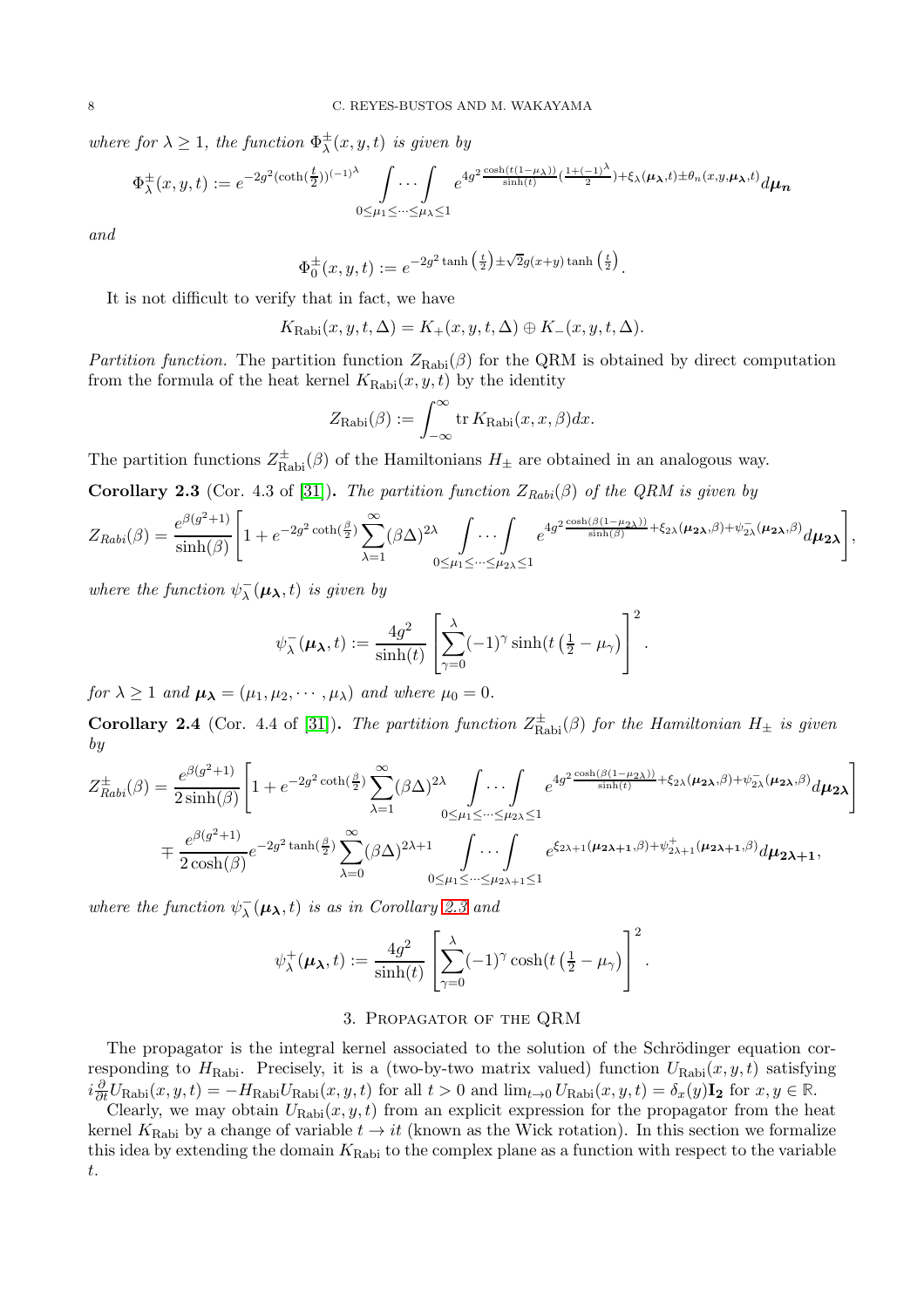First, a simple technical lemma is needed to establish the holomorphicity of  $K_{\text{Rabi}}(x, y, t)$ . The lemma is also used later to give the meromorphic continuation of the spectral zeta function of the QRM and the Hamiltonian of each parity.

<span id="page-8-0"></span>**Lemma 3.1.** Suppose  $\lambda \in \mathbb{Z}_{\geq 1}$  and let

$$
\mathcal{R}^* = \{ z \in \mathbb{C} \mid z \neq n\pi i, n \in \mathbb{Z} \}
$$

Then, for  $t \in \mathcal{R}^*$  there are real valued functions  $C_1(x, y, t)$ ,  $C_2(t)$ ,  $C_3(t) \geq 0$  bounded in compact subsets of  $\mathcal{R}^*$ , such that

$$
|\theta_{\lambda}(\mu_{\lambda}, x, y, t)| \leq \left| \frac{\sqrt{2}g}{1 - e^{-2t}} \right| C_1(x, y, t)
$$

$$
|\psi_{\lambda}^{\pm}(\mu_{\lambda}, t)| \leq \left| \frac{2g^2}{1 - e^{-2t}} \right| C_2(t)
$$

$$
|\xi_{\lambda}(\mu_{\lambda}, t)| \leq \left| \frac{2g^2}{1 - e^{-2t}} \right| C_3(t)\lambda
$$

uniformly for  $0 \leq \mu_1 \leq \mu_2 \leq \cdots \leq \mu_{\lambda} \leq 1$ .

*Proof.* Let  $t = a + bi \in \mathbb{R}^*$ . For the proof it is convenient to use the exponential form of the hyperbolic functions appearing in the functions  $\theta_\lambda(\mu_\lambda, x, y, t), \psi_\lambda^{\pm}(\mu_\lambda, t)$  and  $\xi_\lambda(\mu_\lambda, t)$ . Lets consider first the case of  $\theta_{\lambda}(\mu_{\lambda}, x, y, t)$ . Clearly, we have

$$
\left| \frac{2\sqrt{2}ge^{-t}}{1 - e^{-2t}} \left( x(e^t + e^{-t}) - 2y \right) \left( \frac{1 - (-1)^{\lambda}}{2} \right) - \sqrt{2}g(x - y) \frac{1 + e^{-t}}{1 - e^{-t}} \right|
$$
  

$$
\leq \frac{\sqrt{2}|g|e^{-a}}{|1 - e^{-2t}|} \left( 2(|x|(e^a + e^{-a}) + 2|y|) + (|x| + |y|)(1 + e^{-a})^2 \right) = \frac{\sqrt{2}gc_1(x, y, t)}{|1 - e^{-2t}|},
$$

Next, we notice that, for  $\lambda \equiv 1 \pmod{2}$ , we have

$$
s(x,t,y) := \sum_{\gamma=0}^{\lambda} (-1)^{\gamma} \left[ x(e^{t(1-\mu_{\gamma})} + e^{t(\mu_{\gamma}-1)}) - y(e^{-t\mu_{\gamma}} + e^{t\mu_{\gamma}}) \right]
$$
  
= 
$$
-t \sum_{\gamma=0}^{\frac{2\lambda-1}{2}} \left( x \int_{\mu_{2\gamma}}^{\mu_{2\gamma+1}} (e^{t(1-x)} + e^{t(x-1)}) dx - y \int_{\mu_{2\gamma}}^{\mu_{2\gamma+1}} (e^{tx} + e^{-tx}) dx \right).
$$

Next, we have

$$
|s(x,t,y)| \leq |t| \left( |x| \int_0^1 (e^{a(1-x)} + e^{a(x-1)}) dx + |y| \int_0^1 (e^{ax}) + e^{-ax} dx \right),
$$

giving

$$
|s(x, y, t)| \leq 2\frac{|t|}{|a|}(|x| + |y|) (e^a + e^{-a}).
$$

If  $\lambda \equiv 0 \pmod{2}$ , we apply the estimate above to the first  $\lambda$  terms of the sum resulting in

$$
|s(x, y, t)| \le 2\frac{|t|}{|a|}(|x| + |y|) \left(2e^{|a|} + e^{-|a|} + 1\right)
$$

and we set  $c_2(x, y, t)$  as the right hand side of the inequality. Setting  $C_1(x, y, t) = c_1(x, y, t) + c_2(x, y, t)$  $\sqrt{2}ge^{-a}c_2(x,y,t)$  gives the desired result. The case of  $\psi^{\pm}_{\lambda}(\mu_{\lambda},t)$  and the first sum in  $\xi_{\lambda}(\mu_{\lambda},t)$  are dealt in the same way.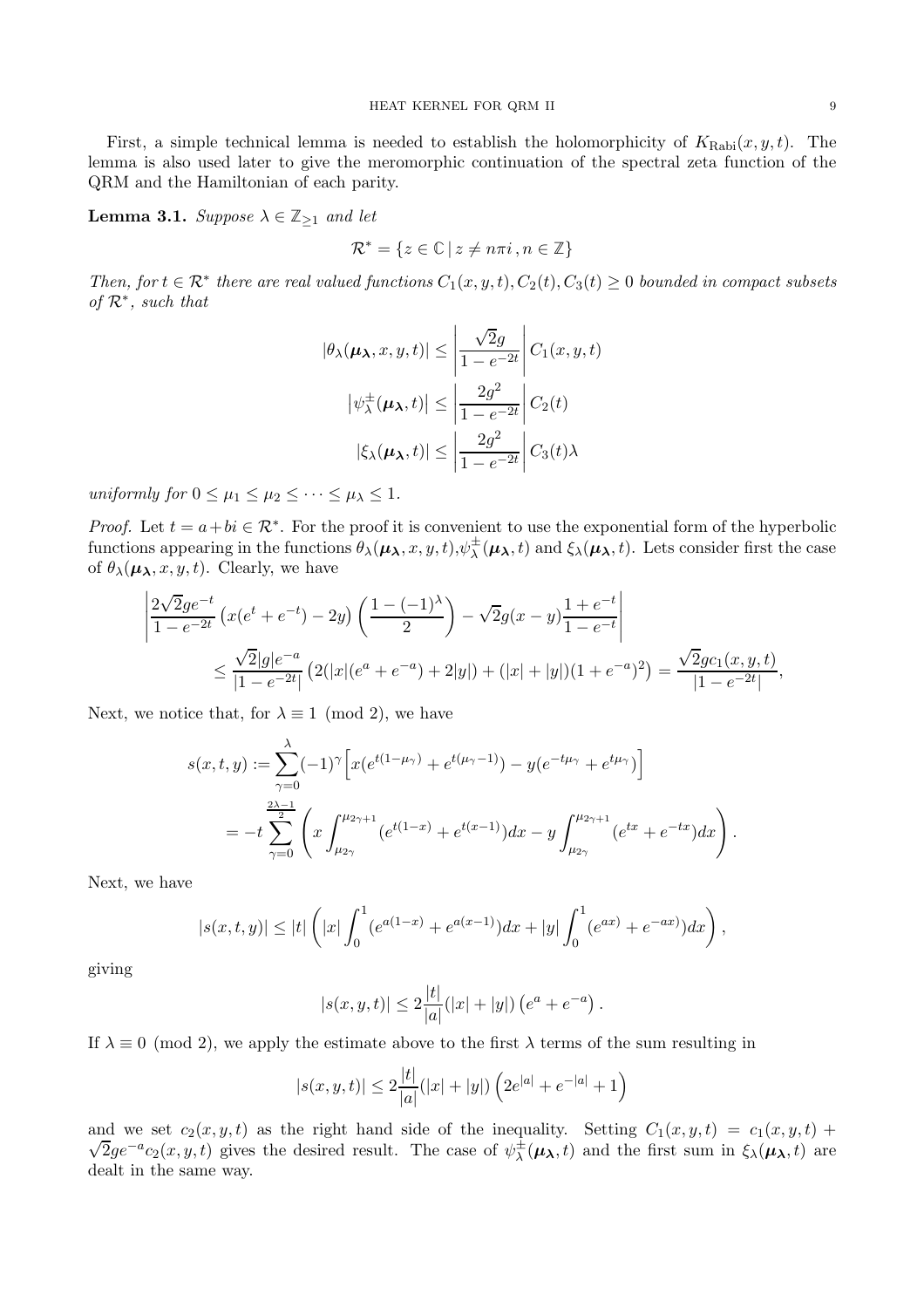For the second sum in  $\xi_{\lambda}(\mu_{\lambda}, t)$ , we fix  $0 \leq n < \lambda - 1$  and consider the sum

$$
S_n(t) = \sum_{\substack{n < \beta \leq \lambda - 1 \\ \beta - n \equiv 1 \pmod{2} \\ \vdots \\0 < e^{-t\mu_n} + e^{-t\mu_n}}}\left( (e^{-t\mu_{\beta+1}} + e^{t\mu_{\beta+1} - 2t}) - (e^{-t\mu_{\beta}} + e^{t\mu_{\beta} - 2t}) \right) \left( (e^{t\mu_n} + e^{-t\mu_n}) - (e^{t\mu_{n+1}} + e^{-t\mu_{n+1}}) \right)
$$
\n
$$
= \left( (e^{t\mu_n} + e^{-t\mu_n}) - (e^{t\mu_{n+1}} + e^{-t\mu_{n+1}}) \right) \sum_{\substack{n < \beta \leq \lambda - 1 \\ \beta - n \equiv 1 \pmod{2}}} \left( (e^{-t\mu_{\beta+1}} + e^{t\mu_{\beta+1} - 2t}) - (e^{-t\mu_{\beta}} + e^{t\mu_{\beta} - 2t}) \right).
$$

Transforming the sums into definite integrals as in the case above we see that  $S_n(t)$  is equal to

$$
-t^2 \left( \int_{\mu_n}^{\mu_{n+1}} (e^{-tx} + e^{tx}) dx \right) \sum_{\substack{n < \beta \le \lambda - 1 \\ \beta - \alpha \equiv 1 \pmod{2}}} \left( \int_{\mu_\beta}^{\mu_{\beta+1}} e^{-tx} dx + e^{-2t} \int_{\mu_\beta}^{\mu_{\beta+1}} e^{tx} dx \right).
$$

It follows that

$$
|S_n(t)| \le |t|^2 \left( \int_0^1 (e^{-ax} + e^{ax}) dx \right) \left( \int_0^1 e^{-ax} dx + e^{-2a} \int_0^1 e^{ax} dx \right)
$$
  

$$
\le \left| \frac{t}{a} \right|^2 \left( e^a - e^{-a} \right) \left( 1 - e^{-2a} \right),
$$

with a limit interpretation for  $a = 0$ . It follows that

$$
|\xi_{\lambda}(\boldsymbol{\mu}_{\boldsymbol{\lambda}},t)| \leq \left|\frac{2g^2}{1-e^{-2t}}\right| \left|\sum_{n=0}^{\lambda-2} S_n(t)\right| \leq \left|\frac{2g^2}{1-e^{-2t}}\right| c_3(t)\lambda,
$$

completing the proof.  $\Box$ 

For the purpose of giving an explicit formula for the propagator it is only necessary to extend the function  $K_{\text{Rabi}}(x, y, t)$  to the line i<sub>R</sub>. However, for completeness we give the holomorphic extension to a larger region in the complex plane. We remark that the region is chosen according to the principal branch of logarithm (equivalently, branch of square root).

<span id="page-9-0"></span>**Proposition 3.2.** For fixed  $x, y \in \mathbb{R}$ , the series defining any of the entries of the heat kernel  $K_{Rabi}(x, y, t)$  is uniformly convergent in compacts in the complement in the complex plane of the  $region \bigcup_{n\in\mathbb{Z}}\{t = a + i\pi n \in \mathbb{C} : a \leq 0\}.$  In particular,  $K_{Rabi}(x, y, t)$  is (entrywise) holomorphic in said region.

Proof. Denote by  $\mathcal{D}$  the region given by the complement of  $\bigcup_{n\in\mathbb{Z}}\{t = a + i\pi n \in \mathbb{C} : a \leq 0\}$  and consider a compact  $K \subset \mathcal{D}$ . Since  $\mathcal D$  does not contain any zero of  $1 - e^{-2t}$ , we have

 $|K_0(x, y, g, t)| \leq c_0$ 

for some constant  $c_0 \geq 0$ . Similarly, we set  $c_1 = \max_{t \in K} (|t|)$  and

$$
c_2 = \max_{t \in K} \left( \left| -2g^2 \coth(\frac{t}{2}) + 4g^2 (1 + e^{|t|}) / (\sinh(t)) \right|, \left| 2g^2 \tanh(\frac{t}{2}) \right| \right),
$$

then we have

$$
\begin{split}\n&\left|\sum_{\lambda=0}^{\infty}(t\Delta)^{\lambda}\int\ldots\int\limits_{0\leq\mu_{1}\leq\ldots\leq\mu_{\lambda}\leq1}e^{-2g^{2}(\coth(\frac{t}{2}))^{(-1)^{\lambda}}+4g^{2}\frac{\cosh(t(1-\mu_{\lambda}))}{\sinh(t)}(\frac{1+(-1)^{\lambda}}{2})+\xi_{\lambda}(\mu_{\lambda},t)\pm\theta_{\lambda}(x,y,\mu_{\lambda},t)}d\mu_{\lambda}\right| \\
&\leq\sum_{\lambda=0}^{\infty}(c_{1}\Delta)^{\lambda}\int\ldots\int\limits_{0\leq\mu_{1}\leq\ldots\leq\mu_{\lambda}\leq1}e^{c_{2}+|\xi_{\lambda}(\mu_{\lambda},t)|+|\theta_{\lambda}(x,y,\mu_{\lambda},t)|}d\mu_{\lambda}\leq e^{c_{2}+c_{3}(x,y)}\sum_{\lambda=0}^{\infty}(c_{1}\Delta)^{\lambda}e^{\lambda c_{4}}\int\ldots\int\limits_{0\leq\mu_{1}\leq\ldots\leq\mu_{\lambda}\leq1}d\mu_{\lambda} \\
&\leq e^{c_{2}+c_{3}(x,y)}\sum_{\lambda=0}^{\infty}\frac{(c_{1}\Delta e^{c_{4}})^{\lambda}e^{\lambda c_{4}}}{k!}=e^{c_{2}+c_{3}(x,y)+c_{1}\Delta e^{c_{4}}},\n\end{split}
$$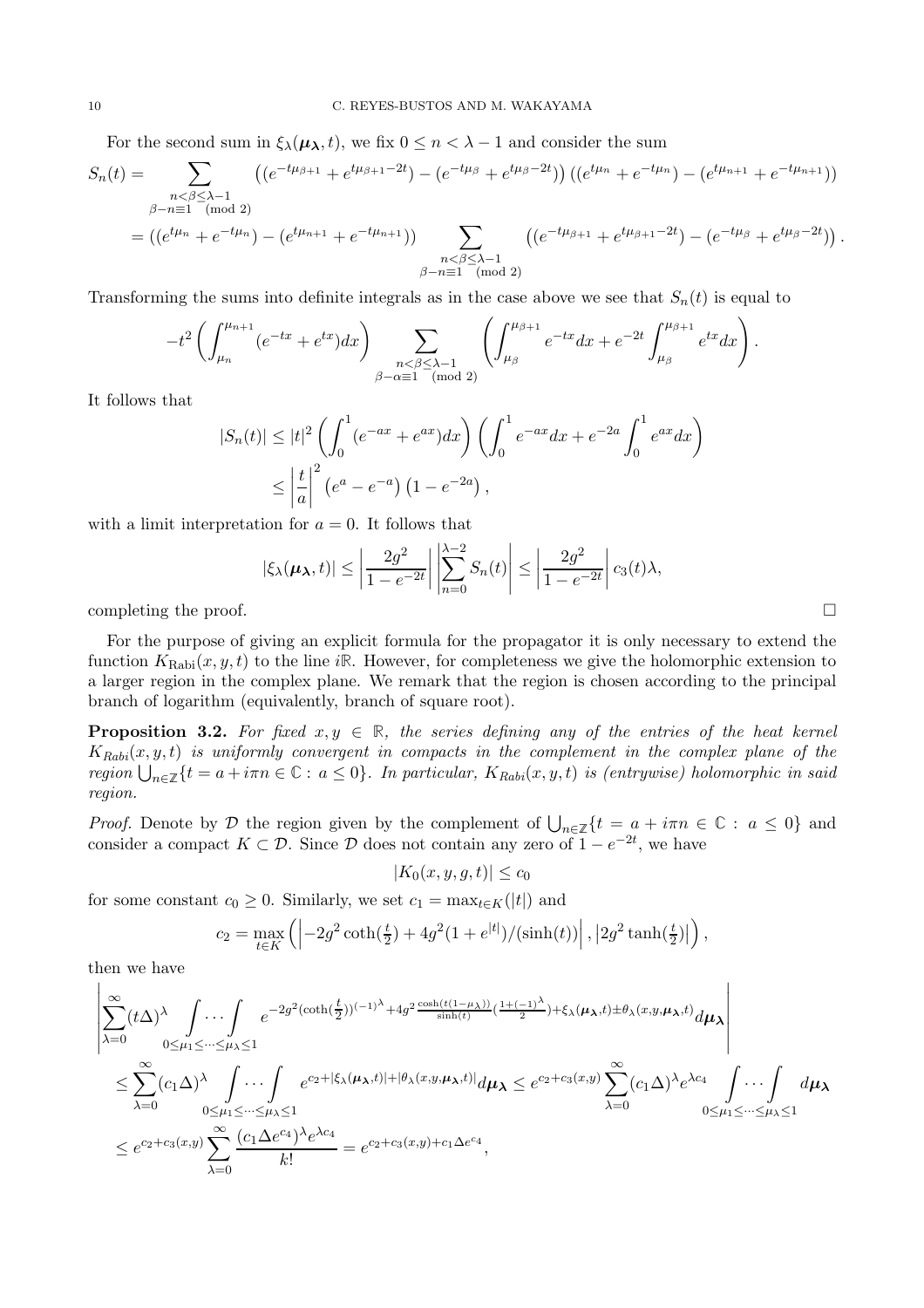uniformly in  $K$ , where the constants  $c_3$  and  $c_4$  are given by Lemma [3.1.](#page-8-0) Therefore, we see that the series defining any entry of  $K_{\text{Rabi}}(x, y, t)$  is bounded uniformly in K by

$$
c_0 e^{c_2+c_3(x,y)+c_1\Delta e^{c_4}},
$$

and the result follows from Weierstrass convergence theorem since K is an arbitrary compact in  $\mathcal{D}$ .  $\Box$ 

With these preparations, we are ready to give the formula for the propagator of the QRM.

**Theorem 3.3.** The integral kernel  $U_{Rabi}(x, y, t)$  of  $e^{-itH_{Rabi}}$  (the propagator of QRM) is given by  $K_{Rabi}(x, y, it)$ . Concretely,  $U_{Rabi}(x, y, t)$  is given by

$$
U_{Rabi}(x, y, t) = U_0(x, y, g, t) \left[ \sum_{\lambda=0}^{\infty} (it\Delta)^{\lambda} e^{-2g^2(-i\cot(\frac{t}{2}))^{(-1)^{\lambda}}}
$$
  
 
$$
\times \int \cdots \int_{0 \le \mu_1 \le \cdots \le \mu_{\lambda} \le 1} e^{-4ig^2 \frac{\cos(t(1-\mu_{\lambda}))}{\sin(t)} (\frac{1+(-1)^{\lambda}}{2}) + \bar{\xi}_{\lambda}(\mu_{\lambda}, t)} \begin{bmatrix} (-1)^{\lambda} \cosh & (-1)^{\lambda+1} \sinh \\ -\sinh & \cosh \end{bmatrix} (\bar{\theta}_{\lambda}(x, y, \mu_{\lambda}, t)) d\mu_{\lambda} \right]
$$

with  $\mu_0 := 0$  and  $\mu_\lambda = (\mu_1, \mu_2, \cdots, \mu_\lambda)$  and  $d\mu_\lambda = d\mu_1 d\mu_2 \cdots d\mu_\lambda$  for  $\lambda \geq 1$ . Here,

$$
U_0(x, y, g, t) := \frac{e^{it(g^2 + \frac{1}{2})}}{\sqrt{2i\pi \sin(t)}} \exp\left(-\frac{(x^2 + y^2)\cos(t) - 2xy}{2i\sin(t)}\right)
$$

and the functions  $\bar{\theta}_{\lambda}(x, y, \mu_{\lambda}, t)$  and  $\bar{\xi}_{\lambda}(\mu_{\lambda}, t)$  are given by

$$
\bar{\theta}_{\lambda}(x, y, \mu_{\lambda}, t) := \frac{2\sqrt{2}g}{i \sin(t)} (x \cos(t) - y) \left( \frac{1 - (-1)^{\lambda}}{2} \right) + i\sqrt{2}g(x - y) \cot(\frac{t}{2})
$$
\n
$$
+ \frac{2\sqrt{2}g(-1)^{\lambda}}{i \sin(t)} \sum_{\gamma=0}^{\lambda} (-1)^{\gamma} \left[ x \cos(t(1 - \mu_{\gamma})) - y \cos(t\mu_{\gamma}) \right]
$$
\n
$$
\bar{\xi}_{\lambda}(\mu_{\lambda}, t) := \frac{8g^{2}}{i \sin(t)} \left( \sin(\frac{1}{2}t(1 - \mu_{\lambda})) \right)^{2} (-1)^{\lambda} \sum_{\gamma=0}^{\lambda} (-1)^{\gamma} \cos(t\mu_{\gamma})
$$
\n
$$
- \frac{4g^{2}}{i \sin(t)} \sum_{\substack{0 \le \alpha < \beta \le \lambda - 1 \\ \beta - \alpha \equiv 1 \pmod{2}}} \left( \cos(t(\mu_{\beta + 1} - 1) - \cos(t(\mu_{\beta} - 1)) \right) (\cos(t\mu_{\alpha}) - \cos(t\mu_{\alpha + 1})),
$$

In the formulas above, the square root is taken according to the principal branch.

We note that  $U_{\text{Rabi}}(x, y, t)$  can be written completely in terms of circular functions, in contrast with the case of  $K_{\text{Rabi}}(x, y, t)$  which is given in terms of hyperbolic functions.

**Theorem 3.4.** The propagator  $U_{\pm}(x, y, t, \Delta)$  of  $H_{\pm} = H_{\text{Rabi}}|_{\mathcal{H}_{\pm}}$  is given by

$$
U_{\pm}(x,y,t,\Delta) = U_0(x,y,g,t) \sum_{\lambda=0}^{\infty} (it\Delta)^{2\lambda} \bar{\Phi}_{2\lambda}^-(x,y,t) \mp U_0(x,-y,g,t) \sum_{\lambda=0}^{\infty} (it\Delta)^{2\lambda+1} \bar{\Phi}_{2\lambda+1}^+(x,-y,t),
$$

where for  $\lambda \geq 1$ , the function  $\bar{\Phi}_{\lambda}^{\pm}(x, y, t)$  is given by

$$
\bar{\Phi}_{\lambda}^{\pm}(x,y,t) := e^{-2g^2(-i\cot(\frac{t}{2}))^{(-1)^{\lambda}}} \int \cdots \int e^{-4ig^2 \frac{\cos(t(1-\mu_{\lambda}))}{\sin(t)}(\frac{1+(-1)^{\lambda}}{2}) + \bar{\xi}_{\lambda}(\mu_{\lambda},t) \pm \bar{\theta}_n(x,y,\mu_{\lambda},t)} d\mu_{\mathbf{n}}
$$

and

$$
\bar{\Phi}_0^{\pm}(x, y, t) := e^{-2ig^2 \tan\left(\frac{t}{2}\right) \pm \sqrt{2}ig(x+y) \tan\left(\frac{t}{2}\right)}
$$

.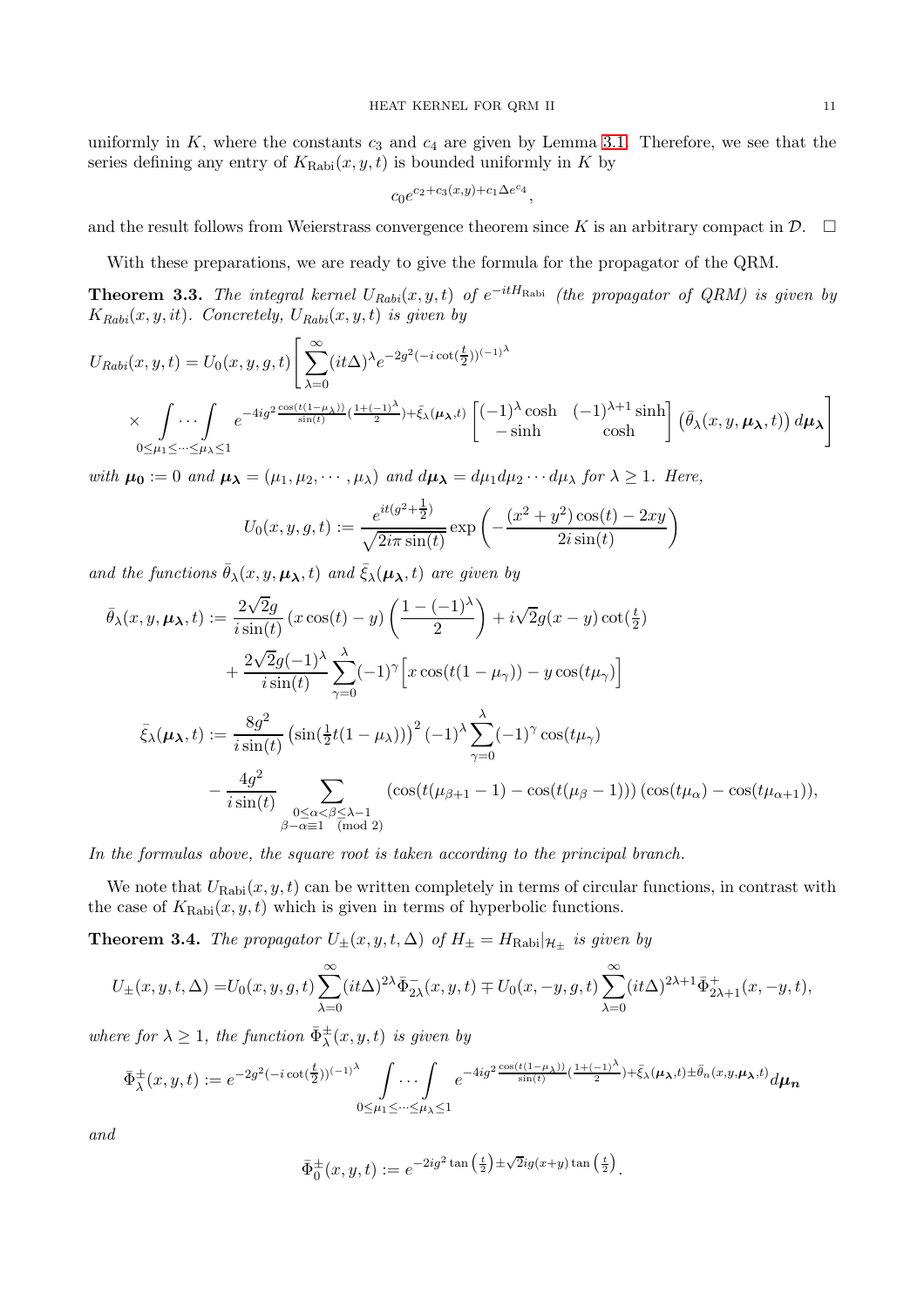#### <span id="page-11-0"></span>12 C. REYES-BUSTOS AND M. WAKAYAMA

#### 4. Spectral determinant for parity Hamiltonians and Braak's G-functions

The G-function for the QRM (and the respective ones for the parity Hamiltonians) was originally defined by Braak [\[1\]](#page-20-5) to establish the exact solvability of the QRM. In [\[16\]](#page-20-11) (see also [\[35\]](#page-21-6)) a significant relation was found between the Braak G-function and the spectral zeta function of the QRM (the Mellin transform of the partition function). Actually, the G-function is (up to a non-vanishing function) equal to the spectral determinant of  $H_{\text{Rabi}}$ , that is, the zeta-regularized product associated to the spectral zeta function of the QRM. In this section, we extend this result for the case the Hamiltonians  $H_{\pm}$  of each of the parities.

Let us start by recalling the definitions of the spectral zeta functions and the spectral determinant specialized to the case of the QRM and the Hamiltonians of each parity. Let

$$
\lambda_1^{\pm} < \lambda_2^{\pm} \leq \lambda_3^{\pm} \leq \ldots \leq \lambda_n^{\pm} \leq \ldots (\nearrow \infty)
$$

be the eigenvalues of  $H_{\pm}$ , then the (Hurwitz-type) spectral zeta function  $\zeta_{\rm QRM}^{\pm}(s;\tau)$  is given by the Dirichlet series

$$
\zeta_{\text{QRM}}^{\pm}(s;\tau) := \sum_{j=1}^{\infty} (\lambda_j^{\pm} + \tau)^{-s}.
$$

Similarly, the spectral zeta function  $\zeta_{\text{ORM}}(s; \tau)$  of the QRM is given by

$$
\zeta_{\text{QRM}}(s;\tau) = \zeta_{\text{QRM}}^{+}(s;\tau) + \zeta_{\text{QRM}}^{-}(s;\tau).
$$

In both cases, it is easily verified (cf. [\[35\]](#page-21-6)) that the zeta functions above are absolutely convergent for  $\Re(s) > 1$  for  $\tau \in \mathbb{C} - \text{Spec}(H_{\text{Rabi}})$ .

Fix the log-branch by  $-\pi \leq \arg(\tau - \lambda_i) < \pi$ . For a sequence  $\mathcal{A} = \{a_i\}_{i>1}$ ,  $a_i \in \mathbb{C}$ , by defining the associated zeta function

$$
\zeta_{\mathcal{A}}(s) = \sum_{n=1}^{\infty} a_n^{-s},
$$

assumed to be holomorphic at  $s = 0$ , the zeta regularized product (cf. [\[27\]](#page-21-5)) associated to A is given by

$$
\prod_{i=0}^{\infty} a_i := \exp\left(-\frac{d}{ds}\zeta_A^{\pm}(s)\big|_{s=0}\right).
$$

By introducing an auxiliary parameter, the zeta regularized product is also one of the ways to define a function with prescribed zeros.

If the sequence  $A$  correspond to the eigenvalues of an operator (e.g. a Hamiltonian), the zeta regularized product is a generalization of the characteristic polynomials of finite matrices. For the case of the QRM, the zeta regularized product associated to  $\zeta_{\text{QRM}}^{\pm}(s;\tau)$  is defined by

$$
\prod_{i=0}^{\infty} (\tau - \lambda_i^{\pm}) := \exp \left( -\frac{d}{ds} \zeta_{\text{QRM}}^{\pm}(s; \tau) \big|_{s=0} \right),
$$

where the product is over the eigenvalues  $\lambda_i^{\pm}$  in the spectrum of  $H_{\pm}$ . Now we define the spectral determinant of the Hamiltonians  $H_{\pm}$  as

$$
\det(\tau - H_{\pm}) := \prod_{i=0}^{\infty} (\tau - \lambda_i^{\pm}).
$$

The spectral determinant, as a function of  $\tau$  vanishes exactly at the eigenvalues of  $H_{\pm}$ .

In [\[30\]](#page-21-8) the authors proved that the zeta regularized product of  $\zeta_{\text{Rabi}}(s;\tau)$ , equivalently the spectral determinant of  $H_{\text{Rabi}}$ , is given (up to a non-vanishing entire function) by the complete G-function (called generalized G-function in [\[30\]](#page-21-8) ) given by

$$
\mathcal{G}(x; g, \Delta) = G_{+}(x; g, \Delta)G_{-}(x; g, \Delta)\Gamma(-x)^{-2},
$$

where  $G_{\pm}(x; g, \Delta)$  are the parity G-functions defined in [\[1,](#page-20-5) [2\]](#page-20-15) (see also Appendix [B](#page-17-0) and cf. [\[22\]](#page-20-16)).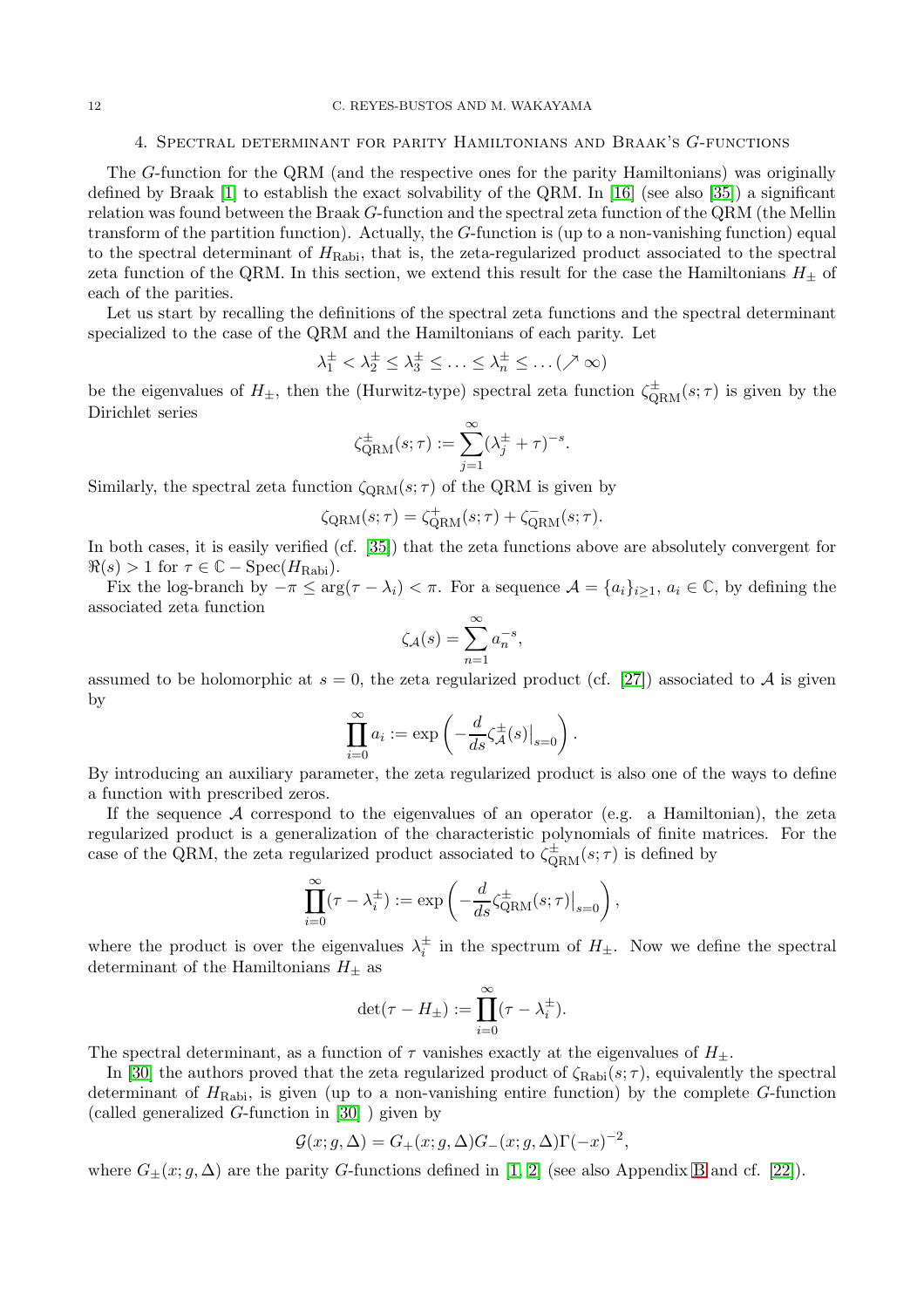To extend the result to the parity Hamiltonians we need some preparations. First, we need to show that the spectral zeta function  $\zeta_{\rm QRM}^{\pm}(s;\tau)$  is holomorphic around  $s=0$ . In [\[35\]](#page-21-6), it was shown, without using an explicit formula for the heat kernel, that  $\zeta_{\text{ORM}}(s; \tau)$  extends meromorphically to the complex plane with a simple pole at  $s = 1$  (cf. [\[13,](#page-20-17) [14\]](#page-20-18) for a reference to the method for the case of NCHO).

Using the Mellin transform expression of  $\zeta_{\rm QRM}(s)$  by the partition function  $Z_{\rm Rabi}(t)$  we can give another proof for the meromorphic continuation, similar to one of Riemann's original proofs for the zeta function. In addition, by the same method we obtain the analytic continuation of the parity zeta function  $\zeta_{\text{QRM}}^{\pm}(s;\tau)$ . The details are given in Appendix [A.](#page-13-0)

<span id="page-12-0"></span>Theorem 4.1. We have

<span id="page-12-2"></span>(6) 
$$
\zeta_{QRM}(s;\tau) = -\frac{\Gamma(1-s)}{2\pi i} \int_{\infty}^{(0+)} \frac{(-w)^{s-1} \Omega(w) e^{-\tau w}}{1 - e^{-w}} dw.
$$

Here the contour integral is given by the path which starts at  $\infty$  on the real axis, encircles the origin (with a radius smaller than  $2\pi$ ) in the positive direction and returns to the starting point and it is assumed  $|\arg(-w)| \leq \pi$ . This gives a meromorphic continuation of  $\zeta_{QRM}(s;\tau)$  to the whole plane where the only singularity is a simple pole with residue 2 at  $s = 1$ .

Corollary 4.2. With the notation of Theorem [4.1,](#page-12-0) we have

$$
\zeta_{QRM}^{\pm}(s;\tau) = -\frac{\Gamma(1-s)}{4\pi i} \int_{\infty}^{(0+)} \left( \frac{(-w)^{s-1} \Omega(w) e^{-\tau w}}{1 - e^{-w}} + \frac{(-w)^{s-1} \Omega_{odd}(w) e^{-\tau w}}{1 + e^{-w}} \right) dw.
$$

This gives a meromorphic continuation of  $\zeta_{\text{QRM}}^{\pm}(s;\tau)$  to the whole plane where the only singularity is a simple pole with residue 1 at  $s = 1$ .

As an important consequence of the meromorphic continuation of  $\zeta_{\rm QRM}^{\pm}(s;\tau)$  we obtain the Weyl law for the distribution of the eigenvalues of the parity Hamiltonians  $H_{\pm}$  in the usual way (cf. [\[13,](#page-20-17) [35\]](#page-21-6)). Let us define the spectral counting functions

$$
N_{\text{Rabi}}(T) = \#\{\lambda \in \text{Spec}(H_{\text{Rabi}}) \mid \lambda \le T\},\
$$
  

$$
N_{\pm}(T) = \#\{\lambda \in \text{Spec}(H_{\pm}) \mid \lambda \le T\}
$$

for  $T > 0$ .

Corollary 4.3. We have

 $N_{\pm}(T) \sim \frac{1}{2}$  $\frac{1}{2}N_{Rabi}(T) \sim T,$ 

as  $T \to \infty$ .

The Weyl law shows that the positive and negative parity eigenstates are equally distributed and supports also the original Braak conjecture concerning the number of eigenvalues (in each parity) in the consecutive intervals (see e.g. [\[1,](#page-20-5) [16\]](#page-20-11)). We note that equality of the distribution between the parities also follows from the relation  $G_{-}(x, g, \Delta) = G_{+}(x, g, -\Delta)$  between  $G_{+}$ -functions [\[1\]](#page-20-5) and the properties of the constraint functions/polynomials [\[16\]](#page-20-11).

Next, we compute the residue at the poles for the G-functions  $G_{\pm}(x; g, \Delta)$ .

<span id="page-12-1"></span>**Lemma 4.4.** The residue of the G-function  $G_{\pm}(x; g, \Delta)$  at the (simple) pole at  $x = N \in \mathbb{Z}_{\geq 0}$  is given by

Res<sub>x=N</sub> 
$$
G_{\pm}(x; g, \Delta) = \frac{\Delta^2 g^N}{2(N+1)} K_N(N; g, \Delta) G_{\pm}^{(N)}(g, \Delta).
$$

*Proof.* The result follows directly by computation and comparison with the definition of  $K_N(N; g, \Delta)$ and  $G_{\pm}^{(N)}(g,\Delta)$  (see Appendix [B](#page-17-0) and the proof of Proposition 6.8 of [\[16\]](#page-20-11)).

Next, we show that the zeros of the complete G-function  $\mathcal{G}_{\pm}$  for each parity defined in the following captures the complete spectrum of  $H_{\pm}$ .

$$
\mathcal{G}_{\pm}(x; g, \Delta) := G_{\pm}(x; g, \Delta) \Gamma(-x)^{-1}.
$$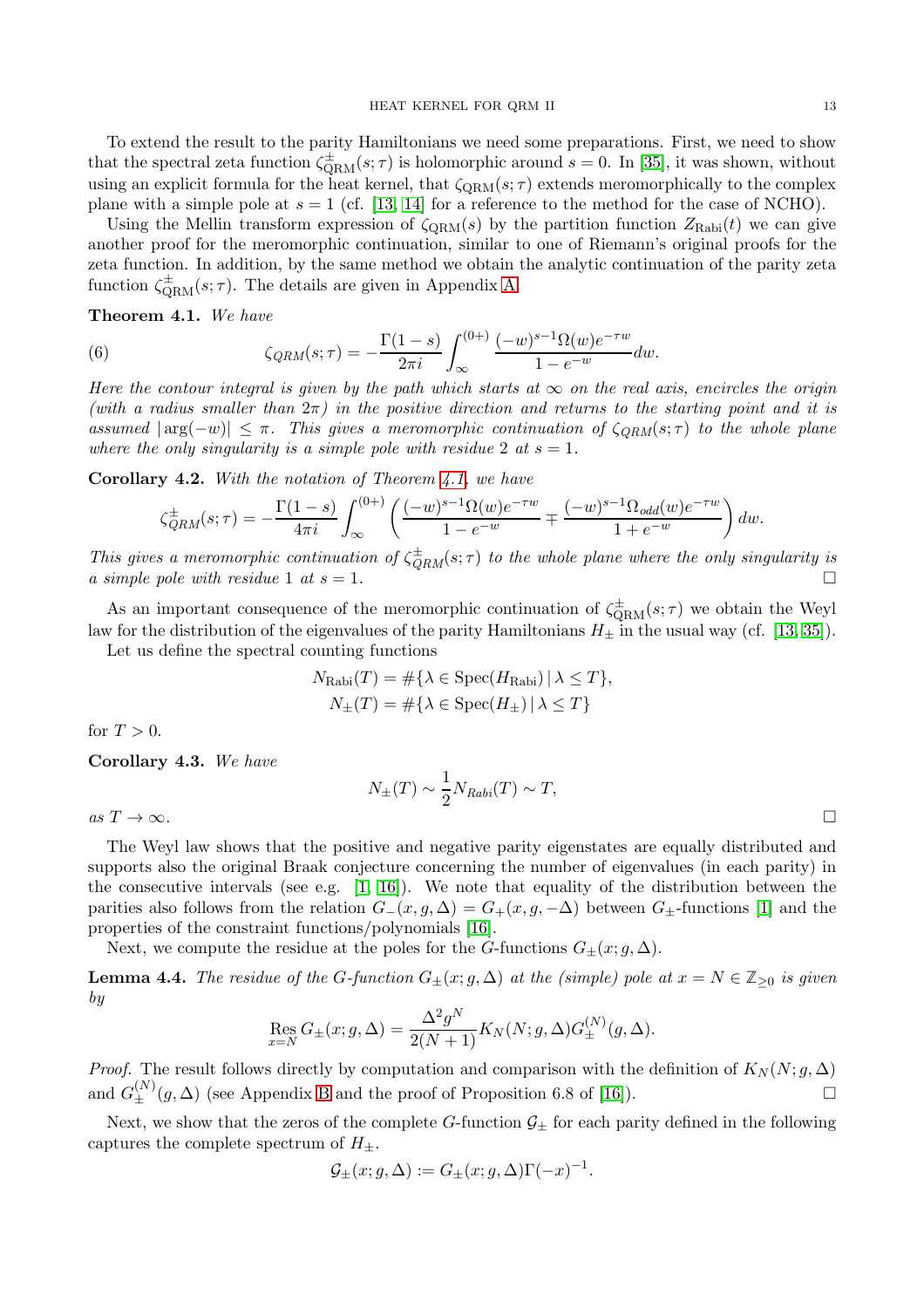<span id="page-13-1"></span>**Theorem 4.5.** There is a one-to-one correspondence between eigenvalues  $\lambda$  in Spec  $H_{\pm}$  and zeros  $x = \lambda + g^2$  of the generalized G-function  $\mathcal{G}_{\pm}(x; g, \Delta)$ .

Proof. Let  $\lambda \in \mathbb{R}$  be a regular eigenvalue of  $H_{\pm}$ , then by the definition  $x = \lambda + g^2$  is a zero of  $G_{\pm}(x; g, \Delta)$ . Now, suppose  $\lambda = N - g^2$  is an exceptional eigenvalue of  $H_{\pm}$ , then by Lemma [4.4,](#page-12-1) we see that at  $x = \lambda - g^2 = N$  the function  $G_{\pm}(x; g, \Delta)$  has a finite value, and then  $\mathcal{G}_{\pm}(x; g, \Delta)$ vanishes by the zero of  $\Gamma(-x)^{-1}$ . Conversely, let  $x \in \mathbb{R}$  be a zero of  $\mathcal{G}_{\pm}(x; g, \Delta)$ . If  $x \notin \mathbb{Z}_{\geq 0}$  then x is a zero of  $G_{\pm}(x; g, \Delta)$  and  $\lambda = x - g^2$  is a regular eigenvalue of  $H_{\pm}$ . If  $x = N \in \mathbb{Z}_{\geq 0}$ , then, since the zero of  $\Gamma(-x)^{-1}$  at  $x = N$  is canceled by the pole of  $G_{\pm}(x; g, \Delta)$ ,  $x = N$  must be a zero of the residue of  $G_{\pm}(x; g, \Delta)$  at  $x = N$ , in other words, the tuple  $(g, \Delta)$  must be a zero of  $K_N(N; g, \Delta)$  or  $G_{\pm}^{(N)}(g, \Delta)$  and thus  $\lambda = N - g^2$  is an exceptional eigenvalue (the Juddian or non-Juddian exceptional, respectively).  $\square$ 

Remark 4.1. The spectrum of the QRM can be captured by irreducible representations of  $\mathfrak{sl}_2$  (cf. [\[16,](#page-20-11) [39\]](#page-21-9)). For instance, the Juddian (resp. non-Juddian [\[25\]](#page-20-19)) exceptional solutions are obtained from the irreducible finite dimensional (resp. lowest weight) representations. The existence of these exceptional eigenvalues inherited from the quantum harmonic oscillator (or as its ruins) which are described by the oscillator representation of  $\mathfrak{sl}_2$  is the reason for the presence of the gamma factor in  $\mathcal{G}_{+}(x; g, \Delta).$ 

The meaning of Theorem [4.5](#page-13-1) is that the complete G-function  $\mathcal{G}_{\pm}(x; g, \Delta)$  vanishes exactly at the eigenvalues of  $H_{+}$ . Immediatly it follows that it is equal, up to non-vanishing constant, to the spectral determinant of the parity Hamiltonian.

<span id="page-13-2"></span>Corollary 4.6. There exists a non-vanishing entire function  $c_{\pm}(\tau; g, \Delta)$  such that

 $\det(\tau - H_+) = c_+(\tau; q, \Delta) \mathcal{G}_+(\tau; q, \Delta).$ 

We conclude by making a remark on Corollary [4.6.](#page-13-2) As mentioned before, in [\[1\]](#page-20-5) Braak proved the integrability of the QRM by defining the G-function of the parity Hamiltonians  $H_{\pm}$ . Here, in Corollary [4.6](#page-13-2) above, we see that the G-function is, up to a non-vanishing constant, equal to the spectral determinant of  $H_{\pm}$ , in other words, the zeta regularized product of the spectral zeta function  $\zeta_{\text{QRM}}^{\pm}(s;\tau)$ . The zeta regularized product of a zeta function  $\zeta(s)$  is defined when the  $\zeta(s)$  function is holomorphic in a neighborhood around  $s = 0$  (in case  $\zeta(s)$  has a pole at  $s = 0$ , a modified zeta regularized product may be used, cf. [\[17\]](#page-20-20)). It would be interesting to investigate the relationship between the integrability (or exact solvability) of the Hamiltonian  $H$  of a quantum interaction model, that is, the existence of entire solutions of the corresponding Fuchsian ODE (Bargmann model), and the existence of a zeta regularized product for its corresponding spectral zeta function  $\zeta_H(s;t)$ , or equivalently, the meromorphic continuation of the spectral zeta function to a region containing  $s = 0$ .

<span id="page-13-0"></span>Appendix A. Proof of meromorphic continuation of the spectral zeta function

In this section we provide the proof the meromorphic continuation for the spectral zeta functions  $\zeta_{\text{Rabi}}(s)$  and  $\zeta_{\text{QRM}}^{\pm}(s;\tau)$ . In addition, we given some basic properties of the spectral zeta functions.

We define the function  $\Omega(t) = \Omega(t; \Delta, g)$  implicitly by the equation  $Z_{\text{Rabi}}(t) = \frac{\Omega(t)}{1 - e^{-t}}$ . Concretely,  $\Omega(t)$  is given by

$$
\Omega(t):=2e^{g^2t}\Bigg[1+\sum_{\lambda=1}^{\infty}(t\Delta)^{2\lambda}\int\limits_{0\leq\mu_1\leq\cdots\leq\mu_{2\lambda}\leq 1}e^{-2g^2\coth(\frac{t}{2})+4g^2\frac{\cosh(t(1-\mu_{2\lambda}))}{\sinh(t)}+\xi_{2\lambda}(\mu_{2\lambda},t)+\psi_{2\lambda}^-(\mu_{2\lambda},t)}d\mu_{2\lambda}\Bigg].
$$

First, we prove that the function  $\Omega(t)$  extends holomorphically for complex t.

<span id="page-13-3"></span>**Proposition A.1.** The series defining the function  $\Omega(t)$  is uniformly convergent in compacts in the complex domain  $\mathcal D$  consisting a union of a half plane  $\Re t > 0$  and a disc centered at origin with radius  $r < \pi$ . In particular,  $\Omega(t)$  is a holomorphic function in the region  $\mathcal{D}$ .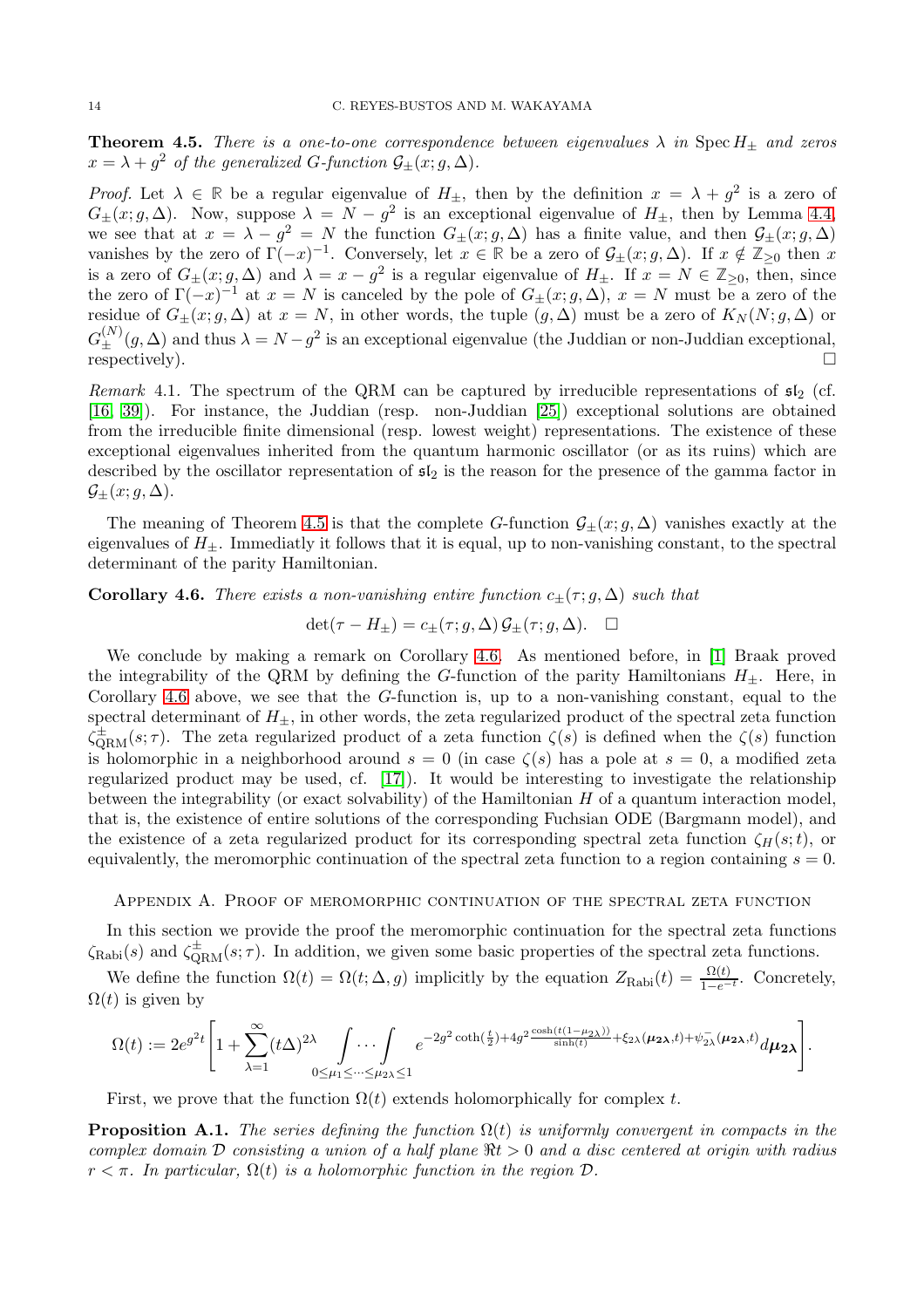*Proof.* Let  $\mathcal{D}^*$  be the region  $\mathcal D$  without the origin and K a compact region contained in  $\mathcal{D}^*$ . By using Lemma [3.1,](#page-8-0) we see that  $\Omega(t)$  is bounded in compacts in  $\mathcal{D}^*$  as in the proof of Proposition [3.2.](#page-9-0)

To complete the proof, we verify the behaviour of  $\Omega(t)$  at the apparent singularity at  $t = 0$ . It is immediately to verify that

$$
\lim_{t \to 0} -2g^2 \coth(\frac{t}{2}) + 4g^2 \frac{\cosh(t(1 - \mu_{2\lambda}))}{\sinh(t)} = 0, \qquad \lim_{t \to 0} \xi_{\lambda}(\mu_{\lambda}, t) + \psi_{\lambda}^-(\mu_{\lambda}, t) = 0,
$$

for  $\lambda \geq 1$  and uniformly for  $0 \leq \mu_1 \leq \mu_2 \leq \cdots \leq \mu_\lambda \leq s \leq 1$ . Thus we see that  $\Omega(0) = 2$  and the result follows from Riemann continuation theorem.

Recall that if  $\tau > \Delta + g^2$  we have  $\lambda_j + \tau > 0$  (resp.  $\lambda_j^{\pm} + \tau > 0$ ) for any  $j \in \mathbb{Z}_{\geq 1}$  and we have the following Mellin transform representation of the spectral zeta functions.

$$
\zeta_{\text{QRM}}(s;\tau) = \frac{1}{\Gamma(s)} \int_0^\infty t^{s-1} Z_{\text{Rabi}}(t) e^{-t\tau} dt,
$$
  

$$
\zeta_{n\text{QRM}}^{\pm}(s;\tau) = \frac{1}{\Gamma(s)} \int_0^\infty t^{s-1} Z_{\text{Rabi}}^{\pm}(t) e^{-t\tau} dt.
$$

Then, using the standard argument for the Riemann zeta function (e.g. [\[15,](#page-20-21) [36\]](#page-21-10)) we give the proof of the analytic continuation of the spectral zeta function  $\zeta_{\text{ORM}}(s; \tau)$ .

Proof of Theorem [4.1.](#page-12-0) First, notice that  $\lim_{t\to\infty} \Omega(t)e^{-t\tau} = 0$  for  $\tau > g^2 + \Delta$ . (this fact is known) from [\[35\]](#page-21-6) but it may be proved directly by the integral expression.) Therefore we see that  $\zeta_{\text{QRM}}(s;\tau)$ is analytic when  $\Re(s) > 1$ . Now, suppose  $\Re(s) \geq 1 + \delta$  for  $\delta > 0$ . Then it is legitimate to change the contour of the integral to get

$$
\int_{\infty}^{(0+)} \frac{(-w)^{s-1} \Omega(w) e^{-\tau w}}{1 - e^{-w}} dw = \left\{ e^{\pi (s-1)i} - e^{-\pi (s-1)i} \right\} \int_{0}^{\infty} \frac{\rho^{s-1} \Omega(\rho) e^{-\rho \tau}}{1 - e^{-\rho}} d\rho.
$$

Hence the formula [\(6\)](#page-12-2) follows. Since  $\Omega(w)$  is holomorphic everywhere in the path, the integral is a (single-valued) analytic function of  $s \in \mathbb{C}$ . The expression [\(6\)](#page-12-2) shows that the only possible singularities of  $\zeta_{\text{QRM}}(s;\tau)$  are at the singularities of  $\Gamma(1-s)$ , i.e. at the positive integer points. Since  $\zeta_{\text{QRM}}(s;\tau)$ is analytic when  $\Re(s) > 1$ , only singularity of  $\zeta_{\text{QRM}}(s; \tau)$  is at the point  $s = 1$ . Putting  $s = 1$  in the integral [\(6\)](#page-12-2), we obtain

$$
\frac{1}{2\pi i} \int_{\infty}^{(0+)} \frac{\Omega(w) e^{-\tau w}}{1 - e^{-w}} dw,
$$

which is the residue at  $w = 0$  of the integrand, and this residue is  $\Omega(0) = 2$ . It follows that

$$
\lim_{s \to 1} \frac{\zeta_{\text{QRM}}(s; \tau)}{\Gamma(1 - s)} = -2.
$$

Since  $\Gamma(1-s)$  has a single pole at  $s = 1$  with residue -1, we observe that the only singularity of  $\zeta_{\text{ORM}}(s;\tau)$  is a simple pole with residue 2 at  $s = 1$ . This completes the proof of the theorem.  $\zeta_{\text{ORM}}(s;\tau)$  is a simple pole with residue 2 at  $s=1$ . This completes the proof of the theorem.

Since Lemma [3.1](#page-8-0) applies for  $\psi_{\lambda}^{+}$  $\lambda^+$ , from the proof of Proposition [A.1](#page-13-3) it is immediate to see that  $\Omega_{\text{odd}}(t)$  defined by the equation

$$
Z_{\text{Rabi}}^{\pm}(t) = \frac{1}{2} \left( \frac{\Omega(t)}{1 - e^{-t}} \mp \frac{\Omega_{\text{odd}}(t)}{1 + e^{-t}} \right).
$$

is holomorphic in the union of the right half plane and a disk of radius one centered at the origin. Therefore, the proof of analytic continuation extends to the spectral function for the parity Hamiltonians  $H_{\pm}$ .

While not needed for the main results of this paper, we give some basic properties of the spectral zeta functions for QRM and the Hamiltonians from the parity decomposition. In particular, we describe the values of the spectral zeta function for QRM (and the Hamiltonians of each parity) at the negative integers, given by the so-called Rabi-Bernoulli polynomials [\[35,](#page-21-6) [32\]](#page-21-11).

 $\Box$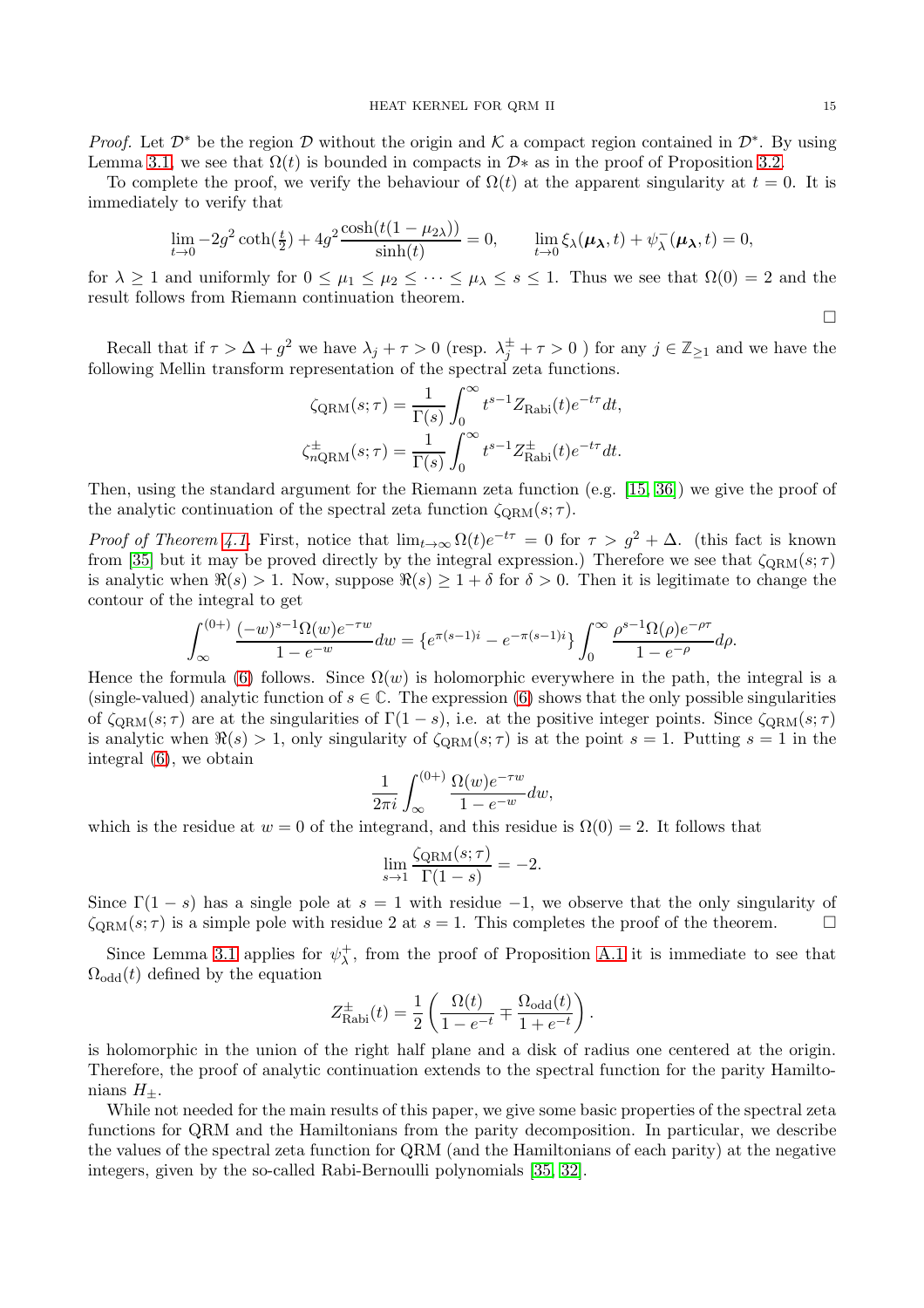By Theorem [4.1,](#page-12-0) it is not difficult to obtain the following identity by differentiating  $n$ -times with respect to  $\tau$  under the integral expression [\(6\)](#page-12-2).

<span id="page-15-1"></span>Corollary A.2. We have

$$
\frac{\partial^n}{\partial \tau^n} \zeta_{QRM}(s;\tau) = (-1)^n (s)_n \zeta_{QRM}(s+n;\tau),
$$

where  $(a)_n = a(a+1)\cdots(a+n-1)$  is the Pochhammer symbol. The same relation holds for  $\zeta_{RRM}^{\pm}(s;\tau)$ .

Remark A.1. For the Hurwitz zeta function  $\zeta(s; a)$ , the identity  $\frac{\partial^n}{\partial \tau^n} \zeta(s; \tau) = -(s)_n \zeta(s+n; \tau)$  also follows immediately from its very definition (series expression).

Next, observe that in the special case  $s = n \in \mathbb{Z}$ , the quotient  $\frac{(-w)^{s-1} \Omega(w) e^{-\tau w}}{1-e^{-w}}$  is a single valued function of w. Consequently, by the Cauchy integral formula, we see that  $\int_{\infty}^{(0+)}$  $\frac{(-w)^{n-1} \Omega(w) e^{-\tau w}}{1-e^{-w}} dw$  is the residue of the integrand at  $w = 0$ , that is, it is the coefficient of  $w^{-n}$  in  $\frac{(-1)^{n-1}\Omega(w)e^{-\tau w}}{1-e^{-w}}$ .

We now define the k<sup>th</sup> Rabi-Bernoulli polynomials  $(RB)_k(\tau, g^2, \Delta)$  (according to the naming in [\[35\]](#page-21-6), see Remark [A.2](#page-16-0) below). Notice that when  $\Delta = 0$ , the kth Rabi-Bernoulli polynomial is equal to the  $g^2$ -shift  $B_k(\tau - g^2)$  of the kth Bernoulli polynomial  $B_k(\tau)$ .

<span id="page-15-2"></span>**Definition A.1.** The k-th Rabi-Bernoulli polynomial  $(RB)_k(\tau, g^2, \Delta) \in \mathbb{R}[\tau, g^2, \Delta^2]$  is defined through the equation

$$
\frac{w\Omega(w)e^{-\tau w}}{1-e^{-w}} = 2\sum_{k=0}^{\infty} \frac{(-1)^k (RB)_k(\tau, g^2, \Delta)}{k!} w^k.
$$

Similarly, the k-th positive (resp. negative) parity Rabi-Bernoulli polynomial  $(RB)_{k}^{\pm}(\tau, g^2, \Delta) \in$  $\mathbb{R}[\tau, g^2, \Delta]$  is defined by the generating function

$$
\frac{1}{2} \left[ \frac{w\Omega(w)e^{-\tau w}}{1 - e^{-w}} \mp \frac{w\Omega_{\text{odd}}(w)e^{-\tau w}}{1 + e^{-w}} \right] = \sum_{k=0}^{\infty} \frac{(-1)^k (RB)_k^{\pm}(\tau, g^2, \Delta)}{k!} w^k.
$$

The special values of the spectral zeta functions at the negative integers are then obtained in the usual way.

<span id="page-15-0"></span>**Lemma A.3.** We have, for  $k \geq 1$ ,

$$
\zeta_{QRM}(1-k;\tau) = -\frac{2}{k}(RB)_k(\tau,g^2,\Delta^2).
$$

and

$$
\zeta_{QRM}^{\pm}(1-k;\tau) = -\frac{1}{k}(RB)_{k}^{\pm}(\tau,g^2,\Delta).
$$

Proof. We have

$$
\zeta_{\text{QRM}}(1-k;\tau) = \frac{(-1)^{k+1}\Gamma(k)}{2\pi i} \int_{\infty}^{(0+)} \frac{1}{w^{k+1}} \frac{w\Omega(w)e^{-\tau w}}{1-e^{-w}} dw
$$
  
=  $2 \cdot \frac{(-1)^{k+1}\Gamma(k)}{k!} (-1)^k (RB)_k(\tau, g^2, \Delta^2)$   
=  $-\frac{2}{k} (RB)_k(\tau, g^2, \Delta^2),$ 

as desired. The proof for  $\zeta_{\rm QRM}^{\pm}(1-k;\tau)$  is analogous.

From the lemma above, it is obvious that

$$
2(RB)_k(\tau, g^2, \Delta^2) = (RB)_k^+(\tau, g^2, \Delta) + (RB)_k^-(\tau, g^2, \Delta).
$$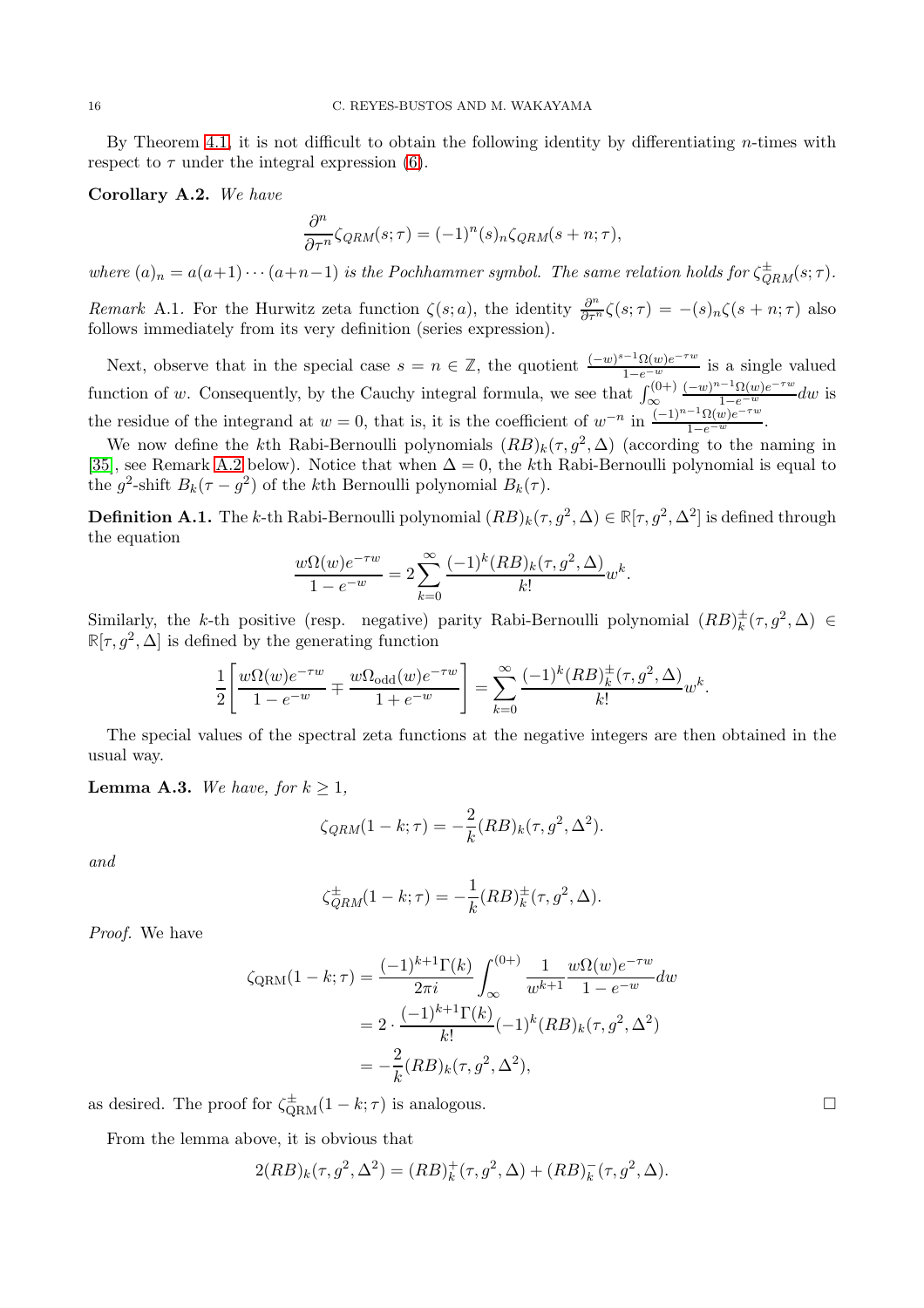<span id="page-16-0"></span>Remark A.2. From the expression  $\zeta_{\text{QRM}}(1-k;\tau)$  above, we find that  $(RB)_k(\tau, g^2, \Delta)$  is identical with the Rabi-Bernoulli polynomials  $R_k(q, \Delta, \tau)$  in (1.1) of [\[35\]](#page-21-6):

$$
R_k(g, \Delta, \tau) = (RB)_k(\tau, g^2, \Delta).
$$

According to the result in [\[35\]](#page-21-6), we have  $(RB)_k(\tau, g^2, \Delta) \in \mathbb{Q}[g^2, \Delta^2, \tau]$ . The kth Rabi-Bernoulli polynomial is monic and its degree with respect to the variable  $\tau$  is k (see also Theorem [A.5](#page-16-1) below). Also,  $(RB)_k(\tau, 0, 0)$  is equal to the Bernoulli polynomial  $B_k(\tau)$ . The coefficient 2 appearing at the definition of the Rabi-Bernoulli polynomials is considered to be the effect of the two-by-two system Hamiltonian.

The following simple difference-differential equation satisfied by the Rabi-Bernoulli polynomials is a consequence of Lemmas [A.3](#page-15-0) and [A.2.](#page-15-1)

Lemma A.4. We have

<span id="page-16-2"></span>(7) 
$$
\frac{\partial}{\partial \tau}(RB)_{k+1}(\tau, g^2, \Delta) = -(k+1)(RB)_k(\tau, g^2, \Delta)
$$
  
for  $k = 0, 1, 2, ...$ 

The explicit formula of  $\Omega(t)$  allows us to give another proof to the rationality of the coefficients of the Rabi-Bernoulli polynomials  $(RB)_k(\tau, g^2, \Delta^2)$  (proved originally in [\[35\]](#page-21-6)) and to extend the result to the polynomials  $(RB)_k^{\pm}(\tau, g^2, \Delta)$ .

<span id="page-16-1"></span>**Theorem A.5.** The Rabi-Bernoulli polynomials  $(RB)_k(\tau, g^2, \Delta^2)$  (resp.  $(RB)_k^{\pm}(\tau, g^2, \Delta)$  ) as poly-**Theorem A.S.** The naol-Derhouth polyhomials  $(nD)_k(1, g), \Delta$  (resp.  $(nD)_k(1, g), \Delta$ ) as poly-<br>nomials in  $\Delta^2, g^2$  and  $\tau$  (resp. in  $\Delta, g^2$  and  $\tau$ ) are rational numbers. That is,  $(RB)_k(\tau, g^2, \Delta) \in$  $\mathbb{Q}[g^2, \Delta^2, \tau]$ . Similarly, we have  $(RB)_{k}^{\pm}(\tau, g^2, \Delta) \in \mathbb{Q}[g^2, \Delta, \tau]$ . Moreover, the degree of the Rabi-Bernoulli polynomials  $(RB)_k(\tau, g^2, \Delta^2)$  (resp.  $(RB)_k^{\pm}(\tau, g^2, \Delta)$ ) with respect to the variable  $\tau$  is exactly equal to k.

*Proof.* We prove the theorem only for the polynomials  $(RB)_k(\tau, g^2, \Delta^2)$  since the proof for the case of the polynomials  $(RB)_k^{\pm}(\tau, g^2, \Delta)$  is completely analogous.

Let  $\lambda \geq 1$  with  $\lambda \equiv 0 \pmod{2}$ . Expanding the exponentials as power series in the variable t we see that

$$
e^{\phi(\mu_{2\lambda},t)+\xi_{2\lambda}(\mu_{2\lambda},t)+\psi_{2\lambda}^-(\mu_{\lambda},t)} \in \mathbb{Q}[g^2,\mu_1\mu_2,\cdots,\mu_{\lambda}][[t]].
$$

Then, termwise integration yields

$$
(\Delta t)^{2\lambda} \int \ldots \int e^{\phi(\mu_{2\lambda},t) + \xi_{2\lambda}(\mu_{2\lambda},t) + \psi_{2\lambda}^-(\mu_{\lambda},t)} d\mu_{2\lambda} \in \mathbb{Q}[g^2, \Delta^2][[t]],
$$
  

$$
0 \le \mu_1 \le \ldots \le \mu_{2\lambda} \le 1
$$

and the minimum degree of any monomial appearing in the power series is at least  $2\lambda$ . It follows that  $\Omega(t) \in \mathbb{Q}[g^2, \Delta^2][[t]]$  since the coefficient of any given degree n is the sum of a finite number of elements of  $\mathbb{Q}[g^2, \Delta^2]$  and similarly,

$$
\frac{w\Omega(w)e^{-\tau w}}{1-e^{-w}} \in \mathbb{Q}[g^2, \Delta^2, \tau][[w]],
$$

and the result follows by comparing coefficients in the definition of  $(RB)_k(\tau, g^2, \Delta^2)$ .

We notice that the only difference on the dependence of  $\Delta$  from  $(RB)_k(\tau, g^2, \Delta)$  is the contribution of  $\Omega_{odd}(w)$  to the definition of  $(RB)_{k}^{\pm}(\tau, g^2, \Delta)$ .

Further, by Lemma [A.2,](#page-15-1) we have

$$
\frac{\partial^n}{\partial \tau^n} \zeta_{\text{QRM}} (1 - k; \tau) = (-1)^n (1 - k)_n \zeta_{\text{QRM}} (1 - k + n; \tau).
$$

This shows that  $\frac{\partial^{k+1}}{\partial \tau^{k+1}}\zeta_{\text{QRM}}(1-k;\tau)=0$ . Hence, the degree of  $(RB)_k(\tau,g^2,\Delta^2)$  with respect to  $\tau$  is at most k. Also, since  $\zeta_{\text{QRM}}(s;\tau)$  has a simple pole at  $s=1$  (with non-zero residue), and looking at the fact that radius of the circle at 1 (for the Laurent expansion) can be taken larger than 1 we see that  $(k-n)\zeta_{\text{QRM}}(1-k+n;\tau)|_{n=k}\neq 0$ . It follows that  $\frac{\partial^k}{\partial \tau^k}\zeta_{\text{QRM}}(1-k;\tau)\neq 0$ . This proves the desired result for the degree with respect to  $\tau$ .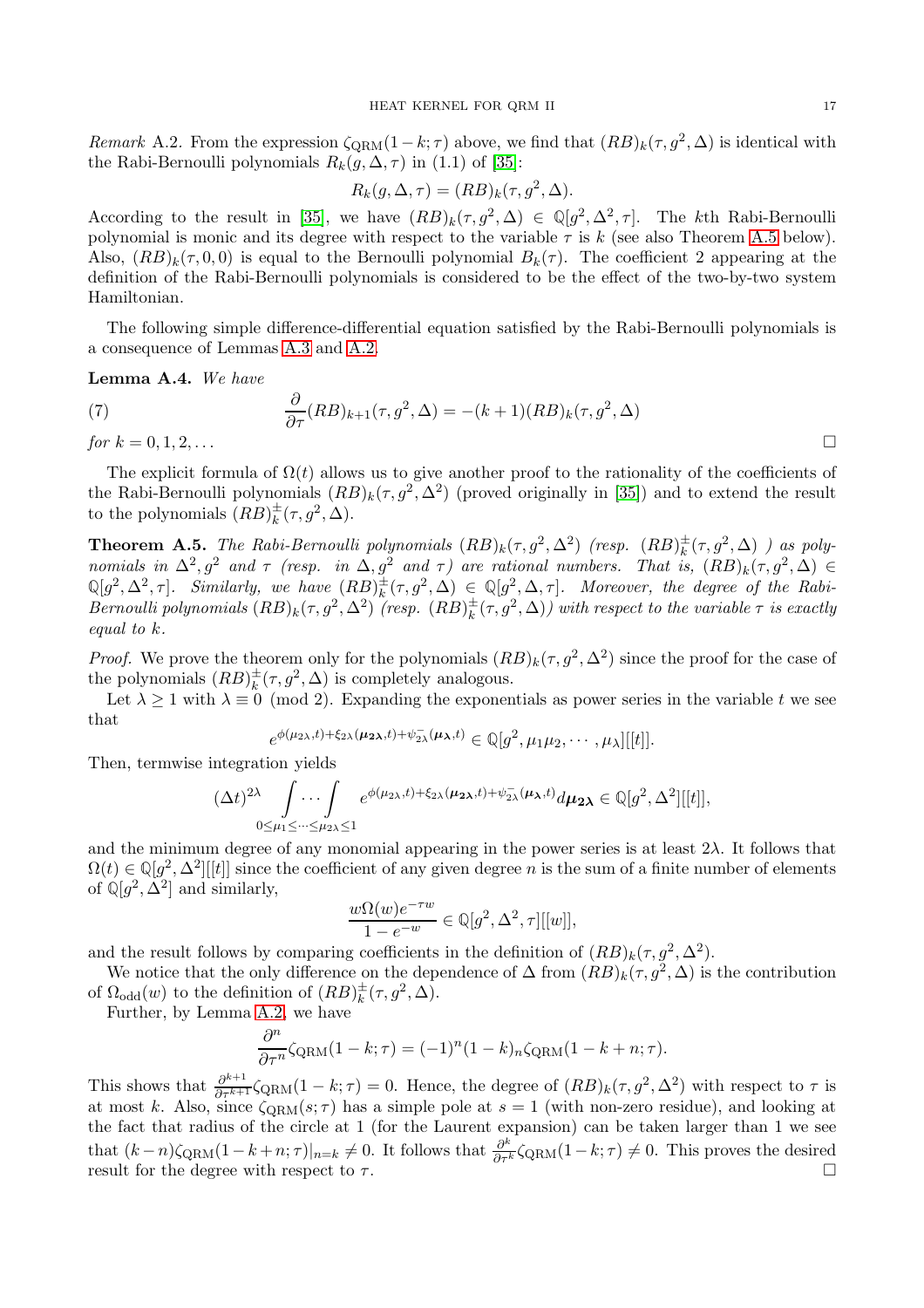Example A.6. We give here for reader's convenience the first and second Rabi-Bernoulli polynomials which are already given in [\[35\]](#page-21-6) (Proposition 5.2 and 6.2). Since we define the Rabi-Bernoulli polynomials by the generating function  $(A.1)$ , we can compute these polynomials (at  $\tau = 0$ ) directly from the series expansion of the partition function  $Z_{\text{Rabi}}(w) = \Omega(w)/(1 - e^{-w})$  (the computation is essentially equivalent with the one in [\[35\]](#page-21-6)). Actually, note first that

$$
wZ_{\text{Rabi}}(w) = \frac{w\Omega(w)}{1 - e^{-w}} = \Omega(w)\left[1 + \left(\frac{w}{2} - \frac{w^2}{6} + \dots\right) + \left(\frac{w}{2} - \frac{w^2}{6} + \dots\right)^2 + \dots\right]
$$

by taking small enough w. Since  $\Omega(0) = 2$ , we have  $(RB)_0(\tau, g^2, \Delta) = 1$ . Then, using integration (due to the relation [\(7\)](#page-16-2)) and observing the first few terms' expansion of  $\Omega(w)$  at  $w = 0$  gives

$$
(RB)_1(\tau, g^2, \Delta) = \tau - \frac{1}{2} - g^2 \left( = \frac{1}{2} \frac{\partial}{\partial \tau} (RB)_2(\tau, g^2, \Delta) \right),
$$
  

$$
(RB)_2(\tau, g^2, \Delta) = \tau^2 - (1 + 2g^2)\tau + \frac{1}{6} + g^2 + g^4 + \Delta^2.
$$

For the explicit formula for the third  $(RB)_3(\tau, g^2, \Delta)$ , see Proposition 6.6 in [\[35\]](#page-21-6). By means of this procedure, in principle, it is clear that we can compute the Rabi-Bernoulli polynomials explicitly but do not have a general formula in  $k$ . Thus, apart from the equation [\(7\)](#page-16-2), it is desirable to obtain a certain recursion formula among these Rabi-Bernoulli polynomials similarly to the Bernoulli one if any, e.g. from the Heun ODE [\[34\]](#page-21-12) viewpoint. We will return this problem in the future.

Remark A.3. The main idea behind the study of spectral zeta functions for quantum (interaction) models is that while detailed information about eigenvalues of a system is difficult to obtain, useful information about the complete spectrum may be elucidated from the analytic properties of the zeta function. The approach is similar to the partition function of a system as we see in this paper, and in fact, both the partition function and the spectral zeta function are intimately related via the Mellin transform. In addition, the spectral zeta function may possess interesting number theoretical properties, as in the case of the NCHO (see [\[18,](#page-20-22) [24,](#page-20-23) [23,](#page-20-24) [19\]](#page-20-25)) by considering special values at integer points. We will study the special values of the spectral zeta function in the forthcoming paper [\[32\]](#page-21-11).

# Appendix B. Confluent Heun picture and G-functions of the QRM

<span id="page-17-0"></span>In this Appendix we give a brief introduction to the confluent picture of the QRM via the Bargmann space and to the G-functions used to prove its integrability in [\[1\]](#page-20-5). We follow the discussion in [\[2\]](#page-20-15) and suggest the reader to consult [\[3,](#page-20-26) [16,](#page-20-11) [29\]](#page-21-13) for more details.

We introduce first the Bargmann space (or Segal-Bargmann space). We refer the reader to [\[33\]](#page-21-14) for an extended discussion on the application of Bargmann space to spectral problems. In this section we use the notation  $\partial_z := \frac{d}{dz}$ .

Denote by  $V(\mathbb{C})$  the space of entire functions  $f : \mathbb{C} \to \mathbb{C}$ . In  $V(\mathbb{C})$  we have an inner-product defined for  $f, g \in \mathcal{V}(\mathbb{C})$  by

$$
(f,g)_{\mathcal{B}} = \int_{\mathbb{C}} \overline{f(z)}g(z)d\mu(z)
$$

where  $d\mu(z) = \frac{1}{\pi}e^{-|z|^2}dxdy$  for  $z = x + iy$ , and  $dxdy$  is the Lebesgue measure in  $\mathbb{C} \simeq \mathbb{R}^2$ .

The Bargmann space  $\mathcal{B}$  is the space of functions in  $\mathcal{V}(\mathbb{C})$  satisfying

<span id="page-17-1"></span>
$$
||f||_{\mathcal{B}} = (f, f)_{\mathcal{B}}^{1/2} = \left(\int_{\mathbb{C}} |f(z)|^2 d\mu(z)\right)^{1/2} < \infty.
$$

It is known that the Bargmann space  $\mathcal{B}$  is a complete Hilbert space unitarily equivalent to the  $L^2(\mathbb{R})$ Hilbert space by the Stone-von Neumann theorem (the inverse of the map is the Segal-Bargmann transform).

An important property of the Bargmann space is that it contains entire functions f having asymptotic expansion of the form

(8) 
$$
f(z) = e^{\alpha_1 z} z^{-\alpha_0} (c_0 + c_1 z^{-1} + c_2 z^{-2} + \cdots),
$$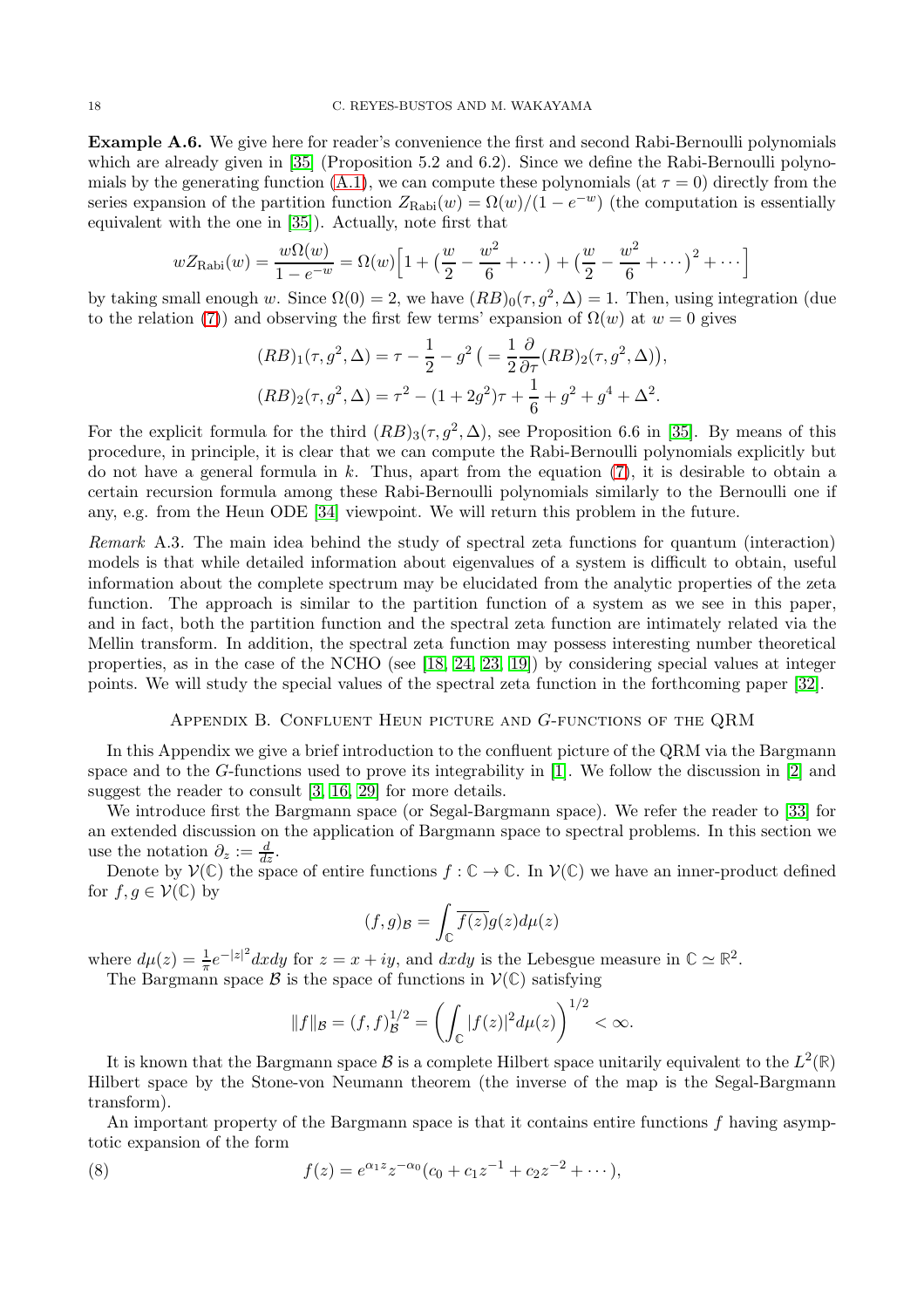The creation and annihilation operators  $a$  and  $a^{\dagger}$  are realized in Bargmann space respectively as the differentiation and multiplication operators, that is

$$
a \to \partial_z, \qquad a^\dagger \to z.
$$

The concrete realization of  $H_{\text{Rabi}}$  as an operator acting on  $\mathcal{H}_{\mathcal{B}} = \mathcal{B} \otimes \mathbb{C}^2$  is given by

$$
H_{\text{Rabi}} = \begin{bmatrix} z\partial_z + \Delta & g(z + \partial_z) \\ g(z + \partial_z) & z\partial_z - \Delta \end{bmatrix},
$$

from this expression it is clear that the subspaces

 $\mathcal{H}_+ =$  $\int (\phi_1$  $\phi_2$  $\Big\} \in \mathcal{H}_{\mathcal{B}}$   $\big| \phi_1$  is an even function,  $\phi_2$  is an odd function  $\Big\}$ ,  $\mathcal{H}_-$  =  $\int (\phi_1$  $\phi_2$  $\Big\} \in \mathcal{H}_{\mathcal{B}}$   $\big| \phi_1$  is an odd function,  $\phi_2$  is an even function  $\Big\}$ ,

are  $H_{\text{Rabi}}$ -invariant subspaces of  $\mathcal{H}_{\mathcal{B}}$  and  $\mathcal{H}_{+} \oplus \mathcal{H}_{-} = \mathcal{H}_{\mathcal{B}}$ .

Let  $(\hat{T}\psi)(z) := \psi(-z)$   $(\psi \in \mathcal{B})$  be the reflection operator acting on  $\mathcal{B}$ . Then, define the unitary operator U on  $\mathcal{H}_\mathcal{B}$  by

$$
U := \frac{1}{\sqrt{2}} \begin{bmatrix} 1 & 1 \\ \hat{T} & -\hat{T} \end{bmatrix},
$$

and with  $C = \frac{1}{\sqrt{2}}$ 2  $\begin{bmatrix} 1 & 1 \end{bmatrix}$  $1 -1$ 1 , the Cayley transform, satisfying  $C^{-1} = C^t = C$ , i.e.  $C^2 = 1$ . We obtain

$$
(CU)^{\dagger}H_{\text{Rabi}}CU = \begin{bmatrix} H_+ & 0 \\ 0 & H_- \end{bmatrix},
$$

with

$$
H_{\pm} = z\partial_z + g(z + \partial_z) \pm \Delta \hat{T},
$$

this is the parity decomposition of the QRM (see e.g. [\[2\]](#page-20-15)).

Next, we describe the confluent Heun picture of the QRM and the G-function of the QRM. We refer the reader to [\[1,](#page-20-5) [2,](#page-20-15) [38\]](#page-21-15) for more details.

From our discussion above, we consider  $H_{\pm}$  as operators acting on  $\beta$ . Consider a solution of the eigenvalue problem (time-independent Schrödinger equation) for  $H_{+}$ . Concretely, a real number  $\lambda$  is part of the spectrum of  $H_+$  if and only if there is a function  $\psi \in \mathcal{B}$  such that

$$
z\partial_z\psi(z)+g(\partial_z+z)\psi(z)+\psi(-z)=\lambda\psi(z).
$$

Notice the presence of  $\psi(-z)$  due to reflection operator. Therefore, by setting  $\phi_1(z) = \psi(z)$  and  $\phi_2(z) = \psi(-z)$  and applying the change of variable  $z \to -z$  to the differential equation above we obtain the coupled system of differential equations

<span id="page-18-0"></span>(9) 
$$
(z+g)\partial_z \phi_1(z) + (gz-\lambda) + \Delta \phi_2(z) = 0
$$

$$
(z-g)\partial_z \phi_2(z) - (gz+\lambda) + \Delta \phi_1(z) = 0.
$$

This system of differential equations is equivalent to a second order confluent Heun differential equation with two regular singularities at  $z = q, -q$  and one unramified singularity of rank 2 at  $z = \infty$ , we refer the reader to [\[34\]](#page-21-12) for more details on confluent Heun differential equations and singularities. As mentioned already, entire solutions of this type of differential equation have asymptotic expansion [\(8\)](#page-17-1) and are thus elements of the Bargmann space. Consequently, it is left to check only the holomorphicity in the complex plane of the solutions of [\(9\)](#page-18-0).

Next, we consider the Frobenius solutions around the singularity  $z = q$ . The exponents of the equation [\(9\)](#page-18-0) at the singularity are  $\sigma_1 = 0, \lambda + g^2 + 1$  for  $\phi_1$  and  $\sigma_2 = 0, \lambda + g^2$  for  $\phi_2$ . Let us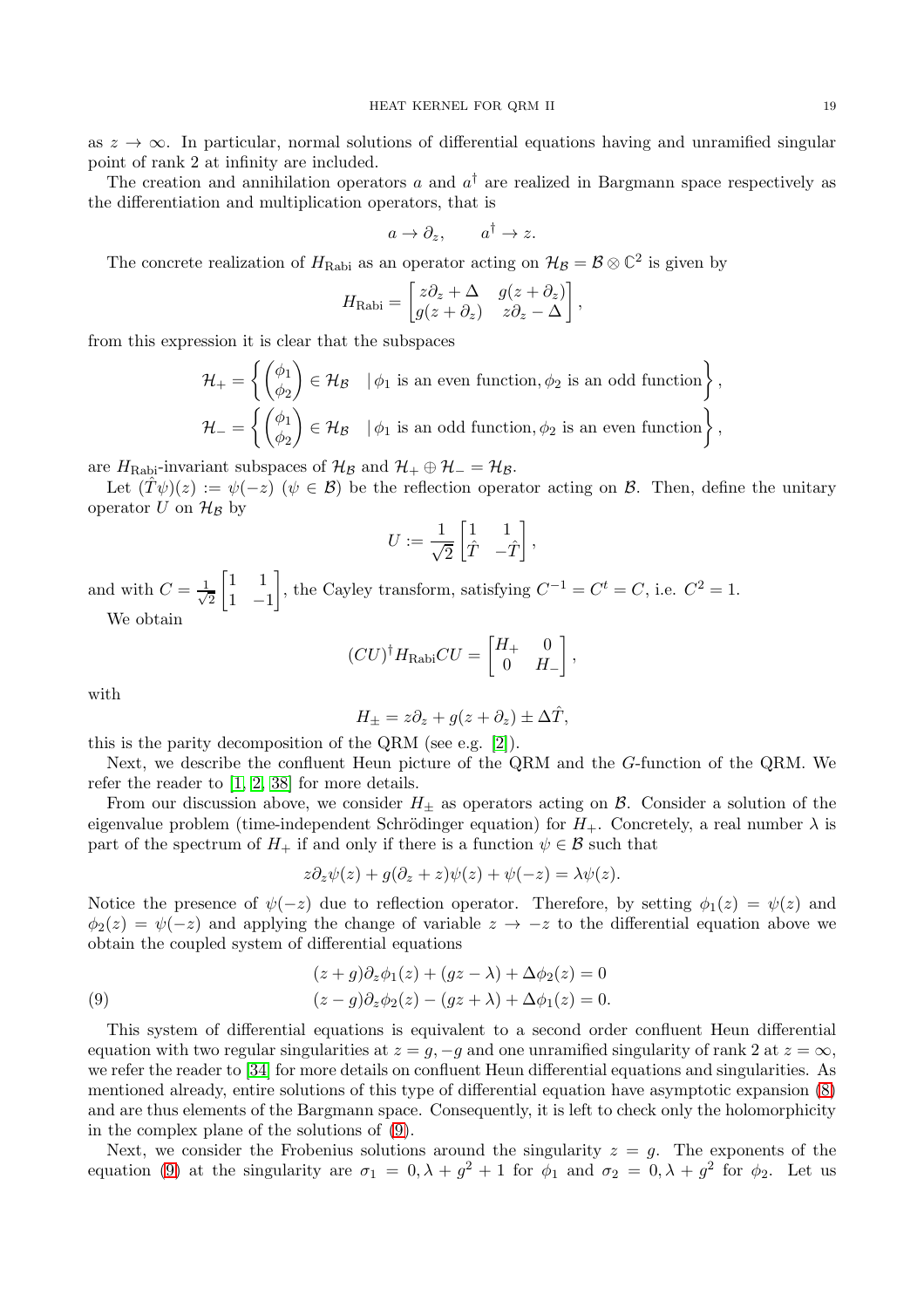consider the case  $\lambda + g^2 \notin \mathbb{Z}$ , here the Frobenius solutions corresponding to the exponent 0 lead to the expressions

$$
\phi_1(z) = e^{-gz} \Delta \sum_{n=0}^{\infty} K_n(x) \left( \frac{z+g}{x-n} \right)
$$

$$
\phi_2(z) = e^{-gz} \sum_{n=0}^{\infty} K_n(x) (-z+g)^n,
$$

where  $x = \lambda + g^2$  and  $K_n(x)$  are defined by the three term recurrence relation

(10) 
$$
nK_n(x) = f_{n-1}(x)K_{n-1}(x) - K_{n-2},
$$

with initial condition  $K_0(x) = 1, K_1(x) = f_0(x)$  with

<span id="page-19-1"></span>
$$
f_n(x) = 2g + \frac{1}{2g} \left( n - x + \frac{\Delta^2}{x - n} \right).
$$

The Frobenius solution  $\phi_1(z)$  (resp.  $\phi_2(-z)$ ) gives an expansions of  $\psi(z)$  around  $z = g$  (resp.  $z = -g$ ) with radius of convergence 2g. The condition for the solution  $\psi(z)$  to be entire is then

$$
G_{+}(x; z) = \phi_{2}(-z) - \phi_{1}(z) = 0,
$$

for all  $z \in \mathbb{C}$ . However, it is enough to check in the joint domain of  $\phi_1(z)$  and  $\phi_2(-z)$ , with holomorphicity in rest of the plane following by analytic continuation.

In particular, taking  $z = 0$ , we obtain the G-function for the Hamiltonian  $H_+$ 

$$
G_{+}(x) = \phi_{2}(0) - \phi_{1}(0) = \sum_{n=0}^{\infty} K_{n}(x) \left(1 - \frac{\Delta}{x - n}\right) g^{n},
$$

and similarly

$$
G_{-}(x) = \sum_{n=0}^{\infty} K_n(x) \left( 1 + \frac{\Delta}{x - n} \right) g^n.
$$

In this way, we see that solutions of the equation

$$
G_{\pm}(x) = 0
$$

determine eigenvalues  $\lambda = x - g^2$ , with  $x \notin \mathbb{Z}$ . These eigenvalues constitute the *regular spectrum* of the QRM and are known to be non-degenerate.

On the other hand, when the second exponent  $\sigma_1 = \lambda + g^2 + 1$  of [\(9\)](#page-18-0) at  $z = g$  is an integer  $N \in \mathbb{Z}_{\geq 0}$ , that is when the eigenvalue is of the form  $\lambda = N - g^2$ , the Frobenius solutions corresponding to the exponent  $\sigma_i = 0$  (i = 1, 2) may develop a logarithmic singularity which forces the condition

<span id="page-19-0"></span>
$$
(11) \t K_N(N; g, \Delta) = 0,
$$

in order to obtain entire solutions. In fact, these solutions, known as Juddian solutions, have only a finite number of terms in the power series expansion. The condition [\(11\)](#page-19-0) (usually expression in an equivalent polynomial form, see  $[16]$ ) is known as *constraint relation for Juddian eigenvalues* of the QRM. It is known (cf. [\[20\]](#page-20-27)) that Juddian eigenvalues are doubly degenerate, with one solution in each parity.

Even if the condition [\(11\)](#page-19-0) does not hold, there may be entire solutions constructed from the Frobenius solutions with respect to the exponents  $\sigma_1 = N+1, \sigma_2 = N$ . The solutions are then constructed in a manner analogous to the case of regular solutions. In this case, the G-function for the non-Juddian exceptional eigenvalue  $\lambda = N - g^2$  is given by

$$
G_{\pm}^{(N)}(g,\Delta) = -\frac{2(N+1)}{\Delta} + \sum_{n=N+1}^{\infty} K_n(N;g,\Delta) \left(1 \pm \frac{\Delta}{N-m}\right) g^{n-N-1},
$$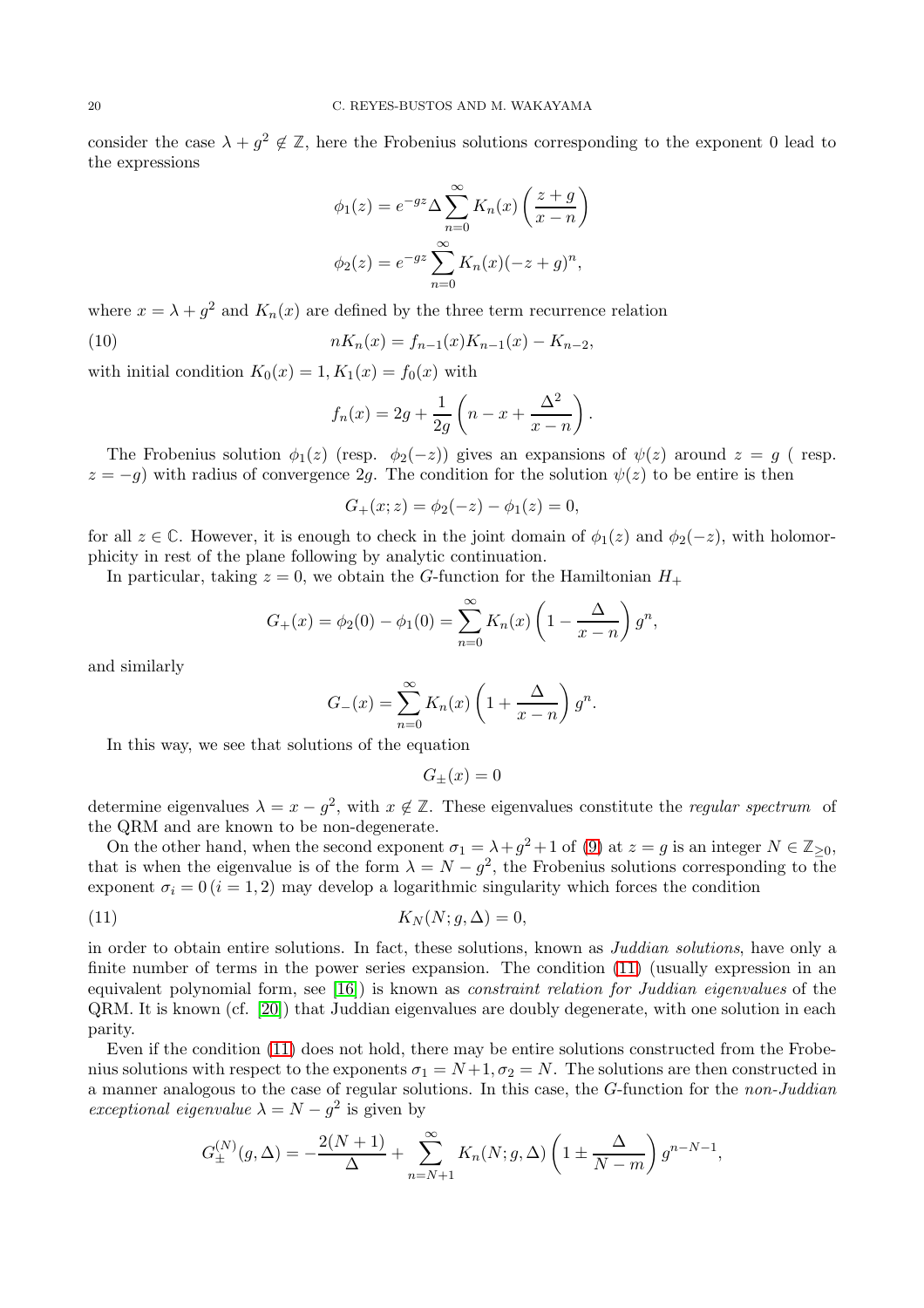where  $K_n(N; g, \Delta)$  satisfies [\(10\)](#page-19-1) with initial conditions  $K_{N+1}(N; g, \Delta) = 1$  and  $K_n(N; g, \Delta) = 0$  for  $n < N$ . Similar to the case of regular eigenvalues, it is known that non-Juddian exceptional eigenvalues are non-degenerate.

#### <span id="page-20-0"></span>**ACKNOWLEDGEMENTS**

This work was partially supported by JST CREST Grant Number JPMJCR14D6, Japan, and by Grand-in-Aid for Scientific Research (C) JP16K05063 and JP20K03560 of JSPS, Japan.

### <span id="page-20-1"></span>**REFERENCES**

- <span id="page-20-15"></span><span id="page-20-5"></span>[1] D. Braak: *Integrability of the Rabi Model*, Phys. Rev. Lett. **107** (2011), 100401.
- <span id="page-20-26"></span>[2] D. Braak: Online Supplement of "Integrability of the Rabi Model" (2011).
- [3] D. Braak: Analytical solutions of basic models in quantum optics, in "Applications + Practical Conceptualization + Mathematics = fruitful Innovation, Proc. Forum Mathematics for Industry 2014" eds. R. Anderssen, et al., 75-92, Mathematics for Industry 11, Springer, 2016.
- <span id="page-20-4"></span>[4] D. Braak, Q.H. Chen, M.T. Batchelor and E. Solano: Semi-classical and quantum Rabi models: in celebration of 80 years, J. Phys. A: Math. Theor. 49 (2016), 300301.
- <span id="page-20-12"></span><span id="page-20-9"></span>[5] O. Calin, D.-H. Chang, K. Furutani and C. Iwasaki: Heat kernels for elliptic and sub-elliptic operators. Methods and techniques, Applied and Numerical Harmonic Analysis Series, Birkhäuser, 2011.
- [6] J. Casanova, R. Puebla, H. Moya-Cessa, and Martin B. Plenio: Connecting nth order generalised quantum Rabi models: Emergence of nonlinear spin-boson coupling via spin rotations, npj Quantum Information (2018), 4:47.
- <span id="page-20-10"></span><span id="page-20-3"></span>[7] C. C. Gerry and P. L. Knight: Introductory Quantum Optics, Cambridge University Press, Cambridge, England, 2004.
- [8] O. Di Stefano et al.: Feynman-diagrams approach to the quantum Rabi model for ultrastrong cavity OED: stimulated emission and reabsorption of virtual particles dressing a physical excitation, New J. Phys. 19 (2017), 053010.
- <span id="page-20-6"></span>[9] M. Hirokawa and F. Hiroshima: Absence of energy level crossing for the ground state energy of the Rabi model, Comm. Stoch. Anal. 8 (2014), 551-560.
- <span id="page-20-7"></span>[10] M. Hirokawa, F. Hiroshima and J. Lőrinczi: Spin-boson model through a Poisson-driven stochastic process, Math. Z. 277 (2014), 1165–1198
- <span id="page-20-14"></span><span id="page-20-2"></span>[11] S. Haroche and J. M. Raimond: Exploring the Quantum - Atoms, Cavities and Photons, Oxford University Press, 2008.
- [12] A. Hora: Noncommutative Version of Kerov's Gaussian Limit for the Plancherel Measure of the Symmetric Group, in "Asymptotic Combinatorics with Applications to Mathematical Physics" SLN in Math. ed. A. M. Vershik 1815 (2001), 127-160.
- <span id="page-20-17"></span>[13] T. Ichinose and M. Wakayama: Zeta functions for the spectrum of the non-commutative harmonic oscillators, Commun. Math. Phys. 258 (2005), 697–739.
- <span id="page-20-18"></span>[14] T. Ichinose and M. Wakayama: Special values of the spectral zeta functions for the non-commutative harmonic oscillators and confluent Heun equations, Kyushu J. Math. 59 (2005), 39–100.
- <span id="page-20-21"></span><span id="page-20-11"></span>[15] A. Ivić: The Riemann Zeta-Function: Theory and Applications, Dover, 1985.
- [16] K. Kimoto, C. Reyes-Bustos and M. Wakayama: Determinant expressions of constraint polynomials and degeneracies of the asymmetric quantum Rabi model. Int. Math. Res. Notices (2020), Published online 20 April 2020.
- <span id="page-20-22"></span><span id="page-20-20"></span>[17] K. Kimoto and M. Wakayama: Remarks on zeta regularized products, Int. Math. Res. Notices, 2004:17 (2004), 855–875.
- [18] K. Kimoto and M. Wakayama: Elliptic curves arising from the spectral zeta functions for non-commutative harmonic oscillators and  $\Gamma_0(4)$ -modular forms, Proc. The Conference on L-functions, edited by L. Weng and M. Kaneko, World Scientific (2007), 201–218.
- <span id="page-20-25"></span>[19] K. Kimoto and M. Wakayama: Ap´ery-like numbers for non-commutative harmonic oscillators and automorphic integrals, [arXiv:1905.01775v](http://arxiv.org/abs/1905.01775)1, 2019.
- <span id="page-20-27"></span><span id="page-20-8"></span>[20] M. Kuś: On the spectrum of a two-level system, J. Math. Phys.,  $26$  (1985), 2792-2795.
- [21] A. V. Leonov and I. D. Feranchuk: Transformation of a Rabi oscillation spectrum for a two-level system in a strong resonant field, J Appl Spectrosc 77 (2011), 832.
- <span id="page-20-16"></span>[22] Z.-M. Li and M.T. Batchelor: Algebraic equations for the exceptional eigenspectrum of the generalized Rabi model, J. Phys. A: Math. Theor. 48 (2015), 454005.
- <span id="page-20-24"></span><span id="page-20-23"></span>[23] J.-C. Liu, A generalized supercongruence of Kimoto and Wakayama, J. Math. Anal. Appl. 467, 15-25 (2018).
- [24] L. Long, R. Osburn and H. Swisher: On a conjecture of Kimoto and Wakayama, Proc. Amer. Math. Soc. 144 (2016), 4319–4327.
- <span id="page-20-19"></span><span id="page-20-13"></span>[25] A.J. Maciejewski, M. Przybylska and T. Stachowiak: Full spectrum of the Rabi model, Phys. Letter A 378, (2014), 16-20.
- [26] G. Olshanski: An introduction to harmonic analysis on the infinite symmetric group, in "Asymptotic Combinatorics with Applications to Mathematical Physics" SLN in Math. ed. A. M. Vershik 1815 (2001), 127-160.